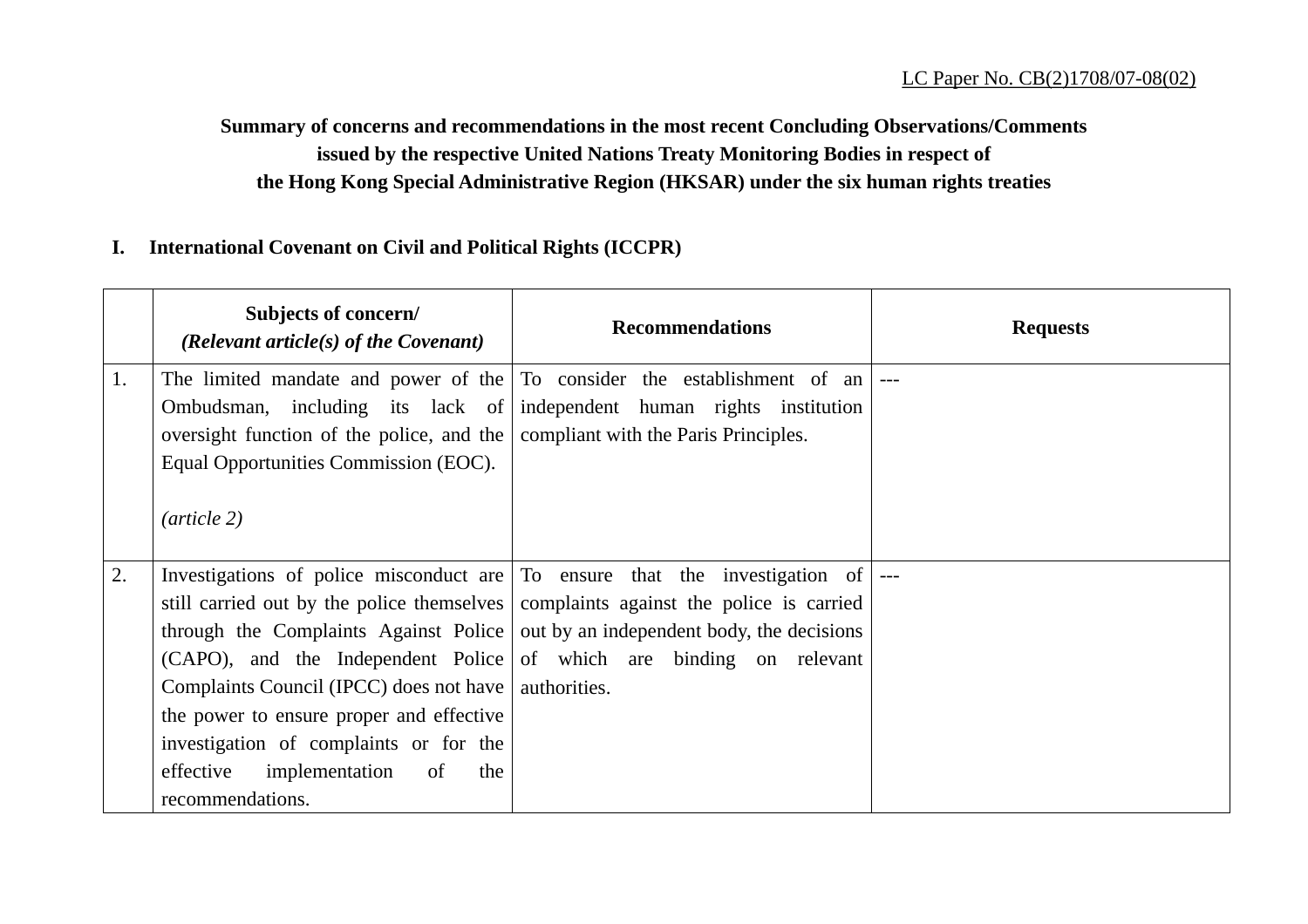|    | Subjects of concern/<br>(Relevant article(s) of the Covenant)                                                                                                      | <b>Recommendations</b>                                                                                                                                                                                                                             | <b>Requests</b> |
|----|--------------------------------------------------------------------------------------------------------------------------------------------------------------------|----------------------------------------------------------------------------------------------------------------------------------------------------------------------------------------------------------------------------------------------------|-----------------|
|    | $(\textit{article } 2)$                                                                                                                                            |                                                                                                                                                                                                                                                    |                 |
| 3. | individuals<br>protection<br>of<br>against<br>deportation to locations where they might<br>be subjected to grave human rights<br>violations.                       | There is an absence of adequate legal To establish an appropriate mechanism to<br>assess the risk faced by individuals<br>expressing fears of being victims of grave<br>human rights violations in the locations to<br>which they may be returned. |                 |
|    | $(\text{articles } 6 \text{ and } 7)$                                                                                                                              |                                                                                                                                                                                                                                                    |                 |
| 4. | Hong Kong residents detained on the<br>Mainland encounter difficulties in having<br>contact with their families in Hong Kong.<br>$(\text{article } 10)$            | To take measures to ensure that the<br>notification system between the regional<br>and Mainland authorities is complied with<br>and that cases of detention are notified<br>promptly to the relatives in HKSAR.                                    |                 |
| 5. | There is no clear legislative framework<br>regarding the capacity of law enforcement<br>agencies to intercept communications and<br>carry out covert surveillance. | To enact legislation on the matter which  <br>is in full conformity with article 17 of the<br>Covenant, and provide a mechanism of<br>protection and redress to individuals<br>claiming interference with their privacy                            |                 |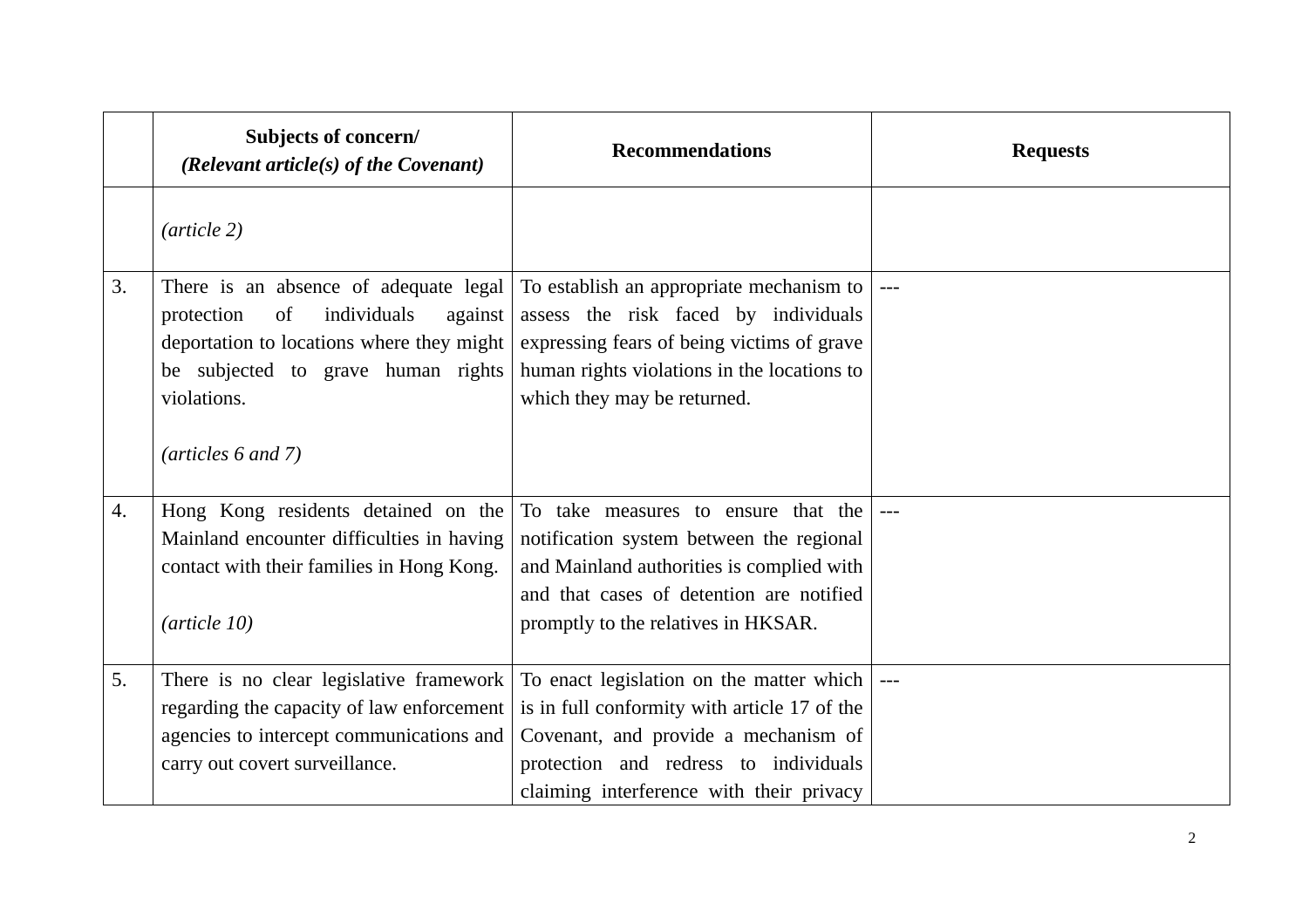|    | Subjects of concern/<br>(Relevant article(s) of the Covenant)                                                                                                                                                                                                 | <b>Recommendations</b>                                                                                                                                                                                                                                                                  | <b>Requests</b> |
|----|---------------------------------------------------------------------------------------------------------------------------------------------------------------------------------------------------------------------------------------------------------------|-----------------------------------------------------------------------------------------------------------------------------------------------------------------------------------------------------------------------------------------------------------------------------------------|-----------------|
|    | (article 17)                                                                                                                                                                                                                                                  | or correspondence.                                                                                                                                                                                                                                                                      |                 |
| 6. | There are reports of intimidation and<br>harassment against journalists and media<br>personnel, frequently in connection with<br>debates on political issues.<br>(article 19)                                                                                 | To take vigorous measures to prevent and<br>prosecute harassment of media personnel,<br>and ensure that the media can operate<br>independently and free from government<br>intervention.                                                                                                |                 |
| 7. | The current definition of the offences of<br>treason and sedition in the Crimes<br>Ordinance is too broad.<br>$(\text{articles } 19, 21 \text{ and } 22)$                                                                                                     | To amend legislation regarding the<br>offences of treason and sedition to bring it<br>into full conformity with the Covenant.                                                                                                                                                           |                 |
| 8. | members feel necessitated to stay in<br>HKSAR illegally as a result of the right of<br>abode policies. In some cases, family<br>members who have been repatriated to the<br>Mainland are not even provided with<br>two-way permits to visit their families in | Many families remain separated or their To ensure that policies and practices<br>regarding the right of abode fully take<br>into consideration HKSAR's obligations<br>regarding the right of families and<br>children to protection enshrined in articles<br>23 and 24 of the Covenant. |                 |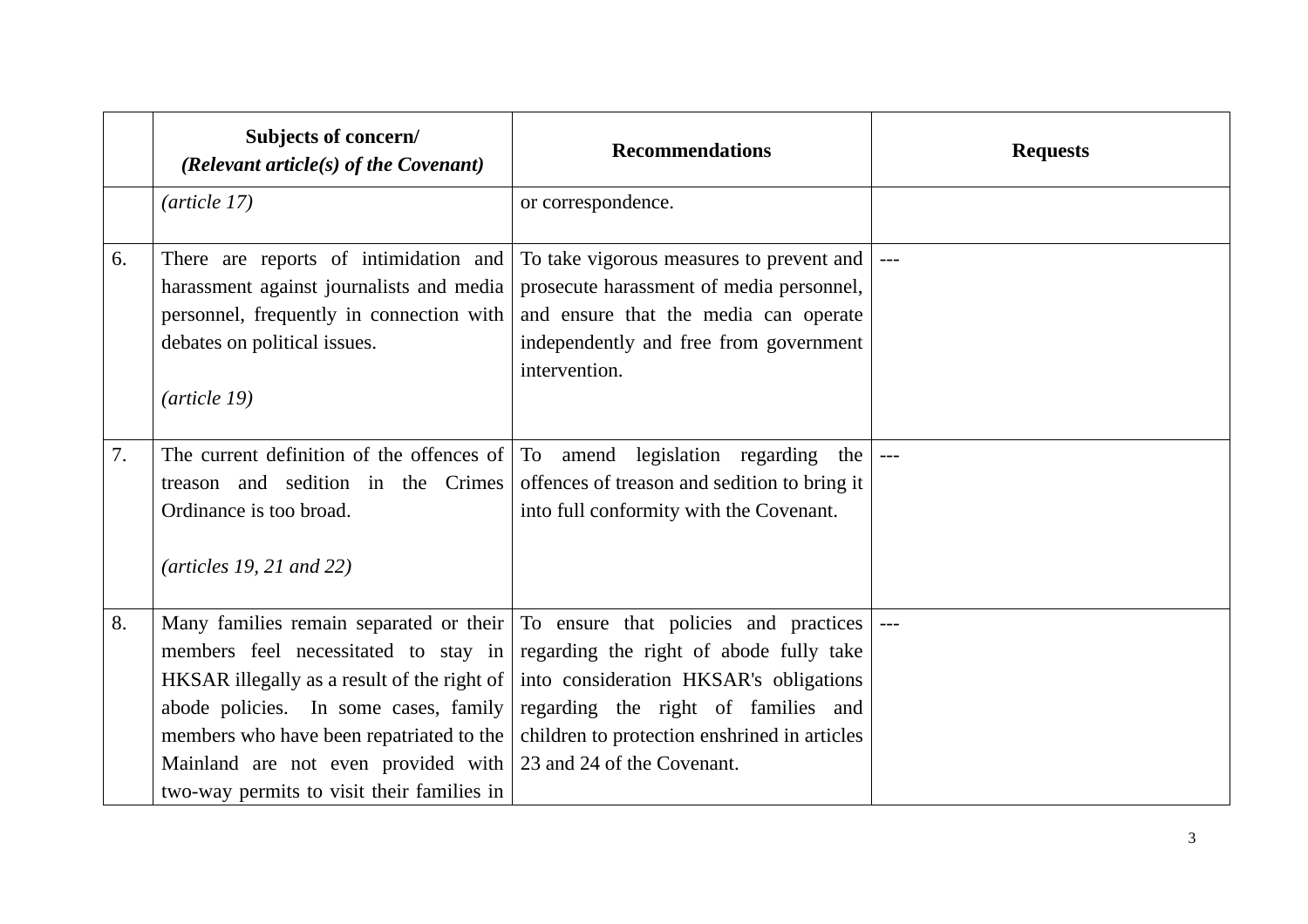|     | Subjects of concern/<br>(Relevant article(s) of the Covenant) | <b>Recommendations</b>                       | <b>Requests</b> |
|-----|---------------------------------------------------------------|----------------------------------------------|-----------------|
|     | HKSAR.                                                        |                                              |                 |
|     | $(\text{articles } 23 \text{ and } 24)$                       |                                              |                 |
| 9.  | Concerns about the handling of domestic                       | To make sure that police officers have       | $  -$           |
|     | violence cases by the police and the                          | received proper training to deal with cases  |                 |
|     | funding of social services to assist the                      | of domestic violence and ensure adequate     |                 |
|     | victims persist.                                              | allocation of resources for protection and   |                 |
|     | (articles $3, 23$ and $24$ )                                  | provision of assistance to the victims.      |                 |
| 10. | There were allegations of threats and acts                    | To investigate allegations of harassment     |                 |
|     | of vandalism against some legislators                         | of legislators and ensure that they do not   |                 |
|     | during the run up to elections in 2004.                       | recur, and take the necessary steps for full |                 |
|     |                                                               | compliance with articles 19 and 25.          |                 |
|     | $(\text{articles } 19 \text{ and } 25)$                       |                                              |                 |
| 11. | The implementation of the procedure for                       | To ensure that all interpretations of<br>(a) |                 |
|     | interpretation of the Basic Law, such as                      | the Basic Law, including on                  |                 |
|     | on electoral and public affairs issues, does                  | electoral and public affairs issues,         |                 |
|     | not include adequate arrangements to                          | in compliance<br>with<br>the<br>are          |                 |
|     | ensure that such interpretations are in                       | Covenant; and                                |                 |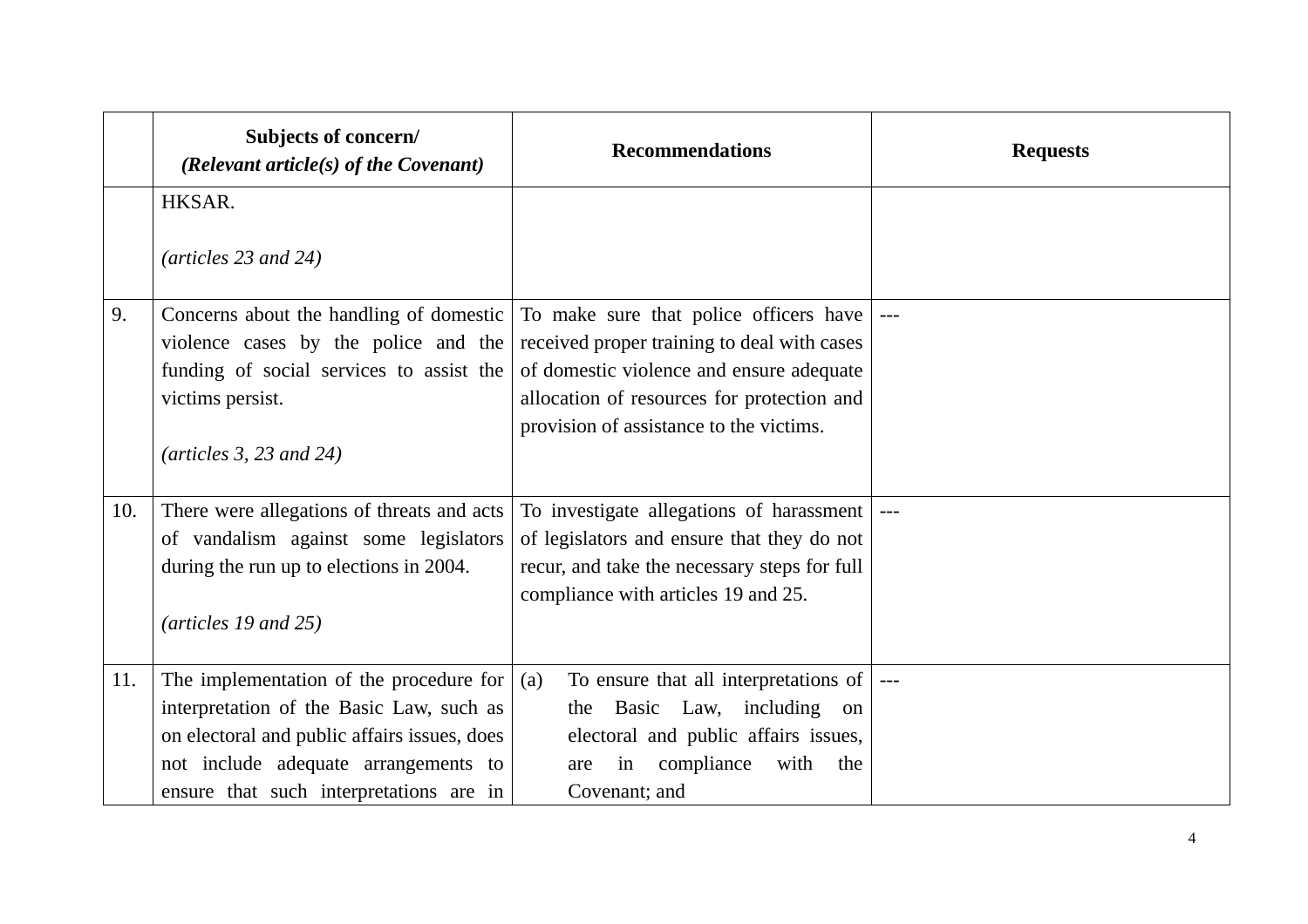|     | Subjects of concern/<br>(Relevant article $(s)$ of the Covenant)                                                                                                                                                                                                                                  | <b>Recommendations</b>                                                                                                     | <b>Requests</b>                                                                                                                                                                                                                                                                                                       |
|-----|---------------------------------------------------------------------------------------------------------------------------------------------------------------------------------------------------------------------------------------------------------------------------------------------------|----------------------------------------------------------------------------------------------------------------------------|-----------------------------------------------------------------------------------------------------------------------------------------------------------------------------------------------------------------------------------------------------------------------------------------------------------------------|
|     | compliance with the Covenant.<br>The<br>Committee reiterates that it still considers<br>that the electoral system in Hong Kong<br>does not meet the requirements of article<br>25, as well as articles 2, paragraph 1 and<br>26 of the Covenant.<br>$(\textit{articles 2}, 25 \textit{ and } 26)$ | (b)<br>To take all necessary measures<br>whereby the Legislative Council is<br>elected by universal and equal<br>suffrage. |                                                                                                                                                                                                                                                                                                                       |
| 12. | There is no relevant specific legislation to<br>combat racial discrimination.<br>$(\text{article } 26)$                                                                                                                                                                                           | To adopt the necessary legislation in order  <br>to ensure full compliance with article 26<br>of the Covenant.             |                                                                                                                                                                                                                                                                                                                       |
| 13. | $---$                                                                                                                                                                                                                                                                                             | $---$                                                                                                                      | To submit within one year information on<br>the follow-up given to the Committee's<br>recommendations as summarized above<br>in points $2, 6, 8$ and $11$ , and to include in<br>its next periodic report information on the<br>remaining recommendations and on the<br>implementation of the Covenant as a<br>whole. |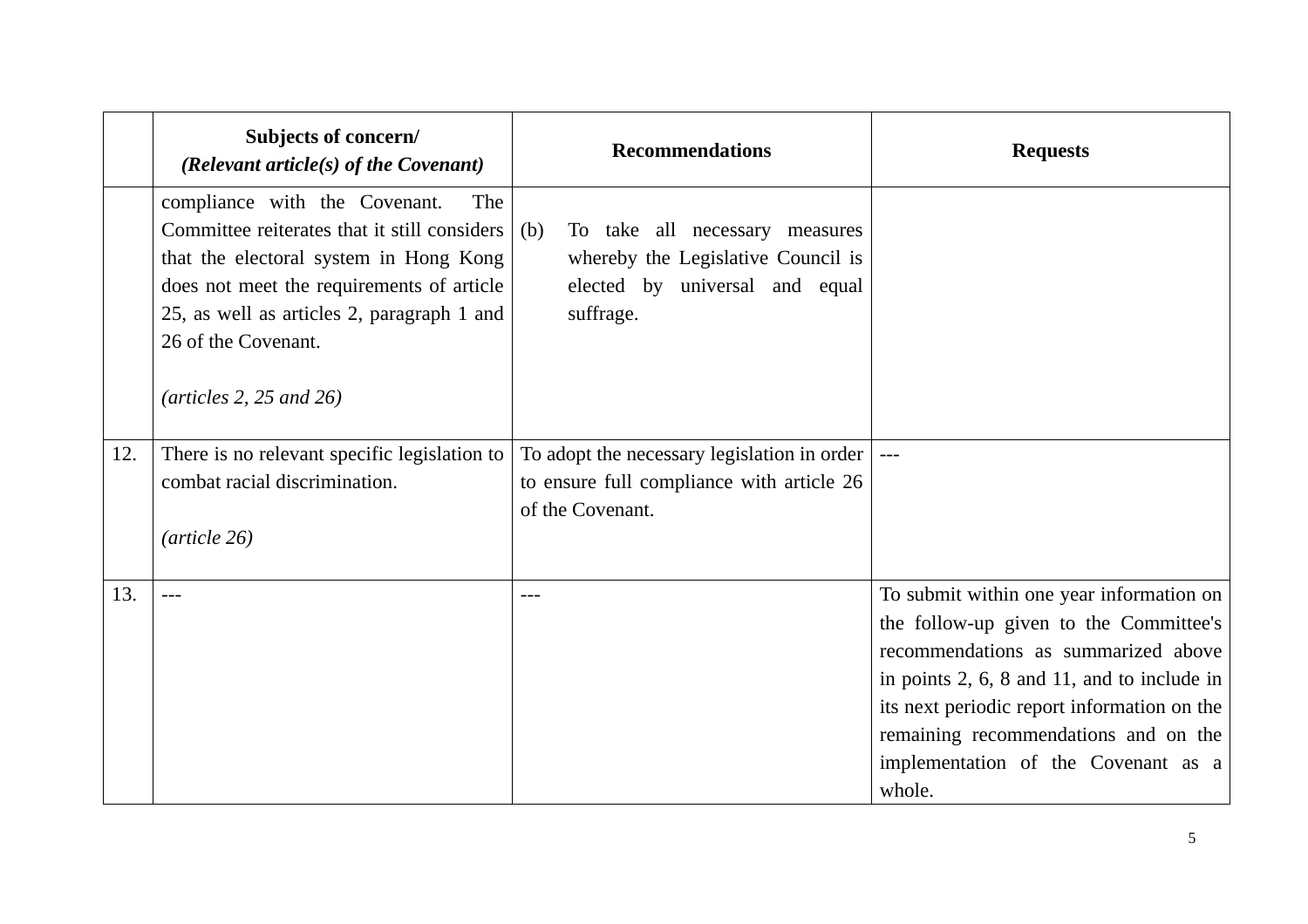- 1. The Human Rights Committee considered the second periodic report of HKSAR on 20 and 21 March 2006. The Committee adopted the above concluding observations on 30 March 2006.
- 2.The HKSAR's third periodic report is due for submission in 2010.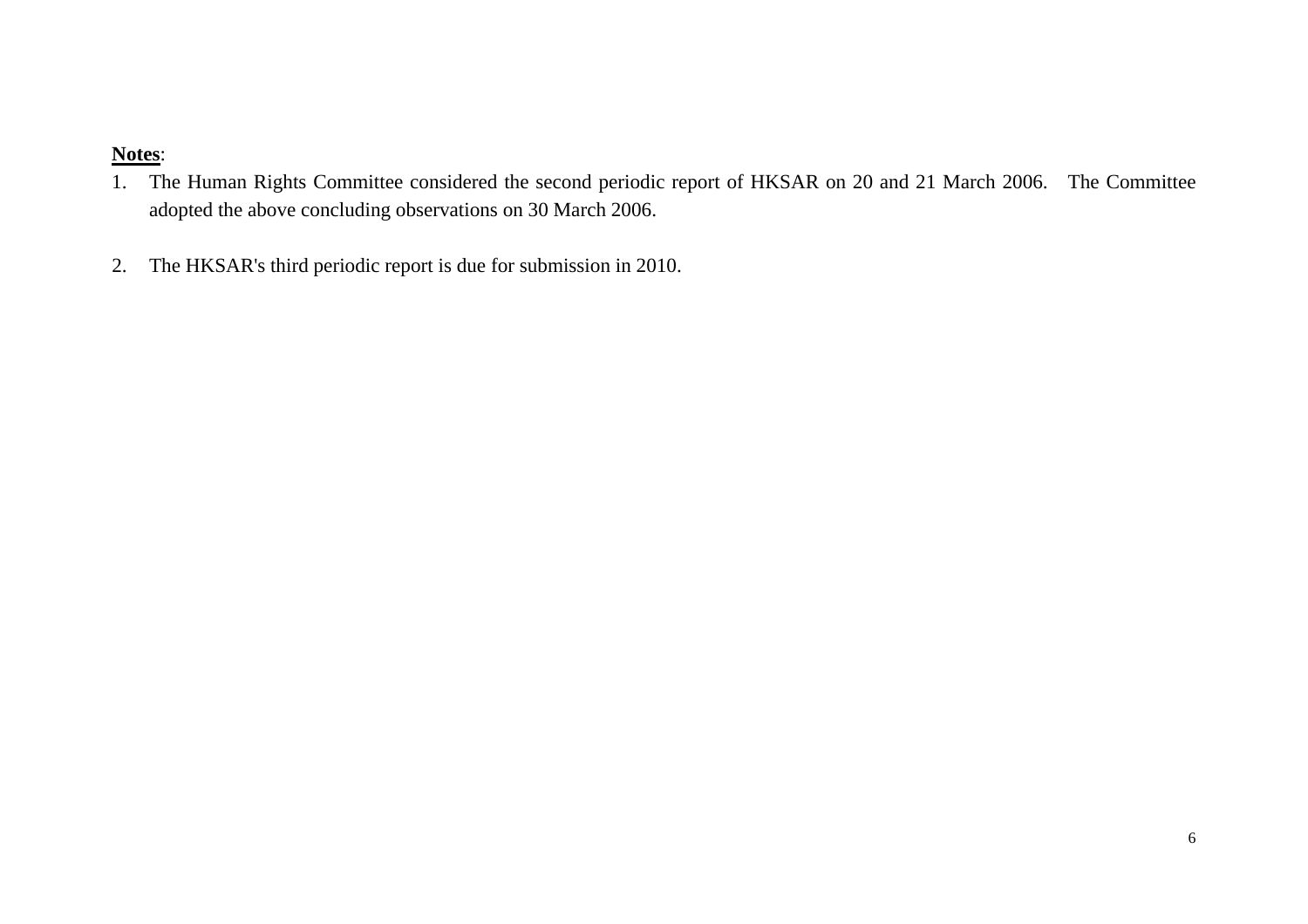|    | <b>Subjects of concern</b>                                                                                                                                                                                                                                                               | <b>Recommendations</b>                                                                                                                                                                                                                                                                                                                                                                                                                                                                                                               | <b>Requests</b> |
|----|------------------------------------------------------------------------------------------------------------------------------------------------------------------------------------------------------------------------------------------------------------------------------------------|--------------------------------------------------------------------------------------------------------------------------------------------------------------------------------------------------------------------------------------------------------------------------------------------------------------------------------------------------------------------------------------------------------------------------------------------------------------------------------------------------------------------------------------|-----------------|
| 1. | The protection afforded by the proposed $\vert$ (a)<br>racial discrimination law will not cover<br>migrants from the Mainland<br>and,<br>according to the proposals made by the<br>Home Affairs Bureau, the new law will<br>not affect the existing immigration<br>legislation in HKSAR. | To extend the protection afforded  ---<br>the<br>proposed<br>by<br>racial<br>discrimination law to internal<br>migrants from the Mainland, and<br>put a stop to the widespread<br>discriminatory practices against<br>them on the basis of their origin;<br>and<br>To amend the relevant provisions<br>(b)<br>the<br>existing immigration<br>of<br>legislation governing entry into,<br>period of stay, and departure from,<br>HKSAR to ensure full conformity<br>and consistency with the new<br>racial discrimination legislation. |                 |
| 2. | There is a lack of a clear asylum policy,<br>and the 1951 Convention Relating to the<br>Status of Refugees and its 1967                                                                                                                                                                  | To reconsider the position regarding the<br>extension of the 1951 Convention<br>Relating to the Status of Refugees and<br>Protocol, to which China is a party, are its 1967 Protocol to HKSAR, and                                                                                                                                                                                                                                                                                                                                   |                 |

# **II. International Covenant on Economic, Social and Cultural Rights (ICESCR)**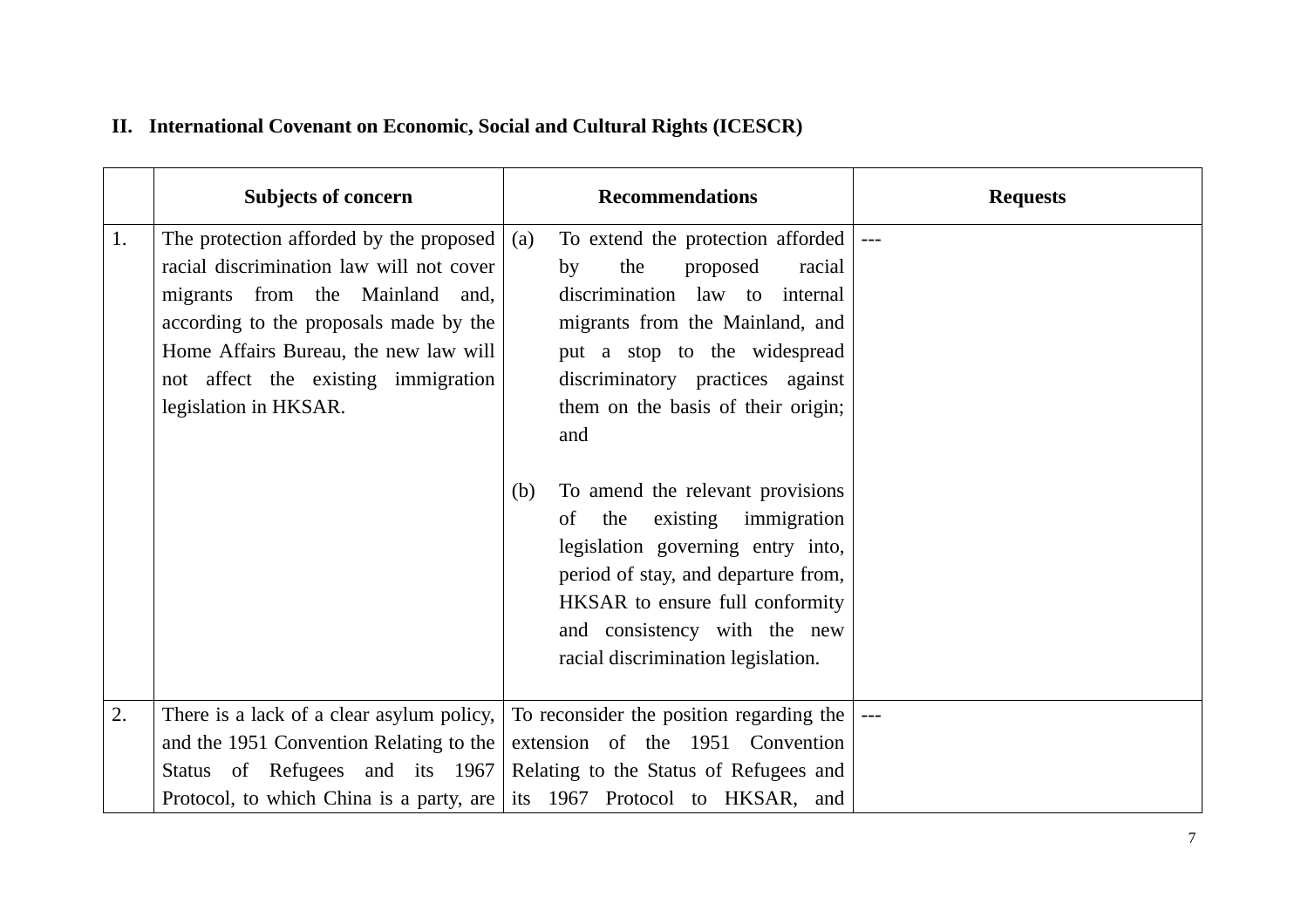|    | <b>Subjects of concern</b>                                                                                                                                                                                                                                       | <b>Recommendations</b>                                                                                                                                                                                                              | <b>Requests</b>                                                                                                                                                             |
|----|------------------------------------------------------------------------------------------------------------------------------------------------------------------------------------------------------------------------------------------------------------------|-------------------------------------------------------------------------------------------------------------------------------------------------------------------------------------------------------------------------------------|-----------------------------------------------------------------------------------------------------------------------------------------------------------------------------|
|    | not extended to HKSAR.                                                                                                                                                                                                                                           | strengthen its cooperation with the<br>United<br><b>Nations</b><br>Human<br>Rights<br>Commission, in particular,<br>in the<br>formulation of a clear and coherent<br>asylum policy based on the principle of<br>non-discrimination. |                                                                                                                                                                             |
| 3. | There is a wage disparity between men  <br>and women despite that the Sex<br>Discrimination Ordinance<br>provides<br>sufficient protection for women in the<br>field of employment, in accordance with<br>the principle of equal pay for work of<br>equal value. | $\perp$ $\perp$ $\perp$                                                                                                                                                                                                             | To provide in the next periodic report the<br>results of the EOC's Study on<br>Gender-based Pay Inequalities and the<br>measures to follow up the findings of the<br>study. |
| 4. | The social security system in HKSAR<br>does not include unemployment benefits.                                                                                                                                                                                   | To consider extending the social security<br>system to cover unemployed workers<br>through<br>of<br>the<br>payment<br>an<br>unemployment<br>benefit<br>based<br>on<br>contributions<br>from<br>employers<br>and<br>employees.       | $---$                                                                                                                                                                       |
| 5. | Foreign<br>domestic workers<br>not<br>are                                                                                                                                                                                                                        | (a)<br>To review the existing "two-week                                                                                                                                                                                             |                                                                                                                                                                             |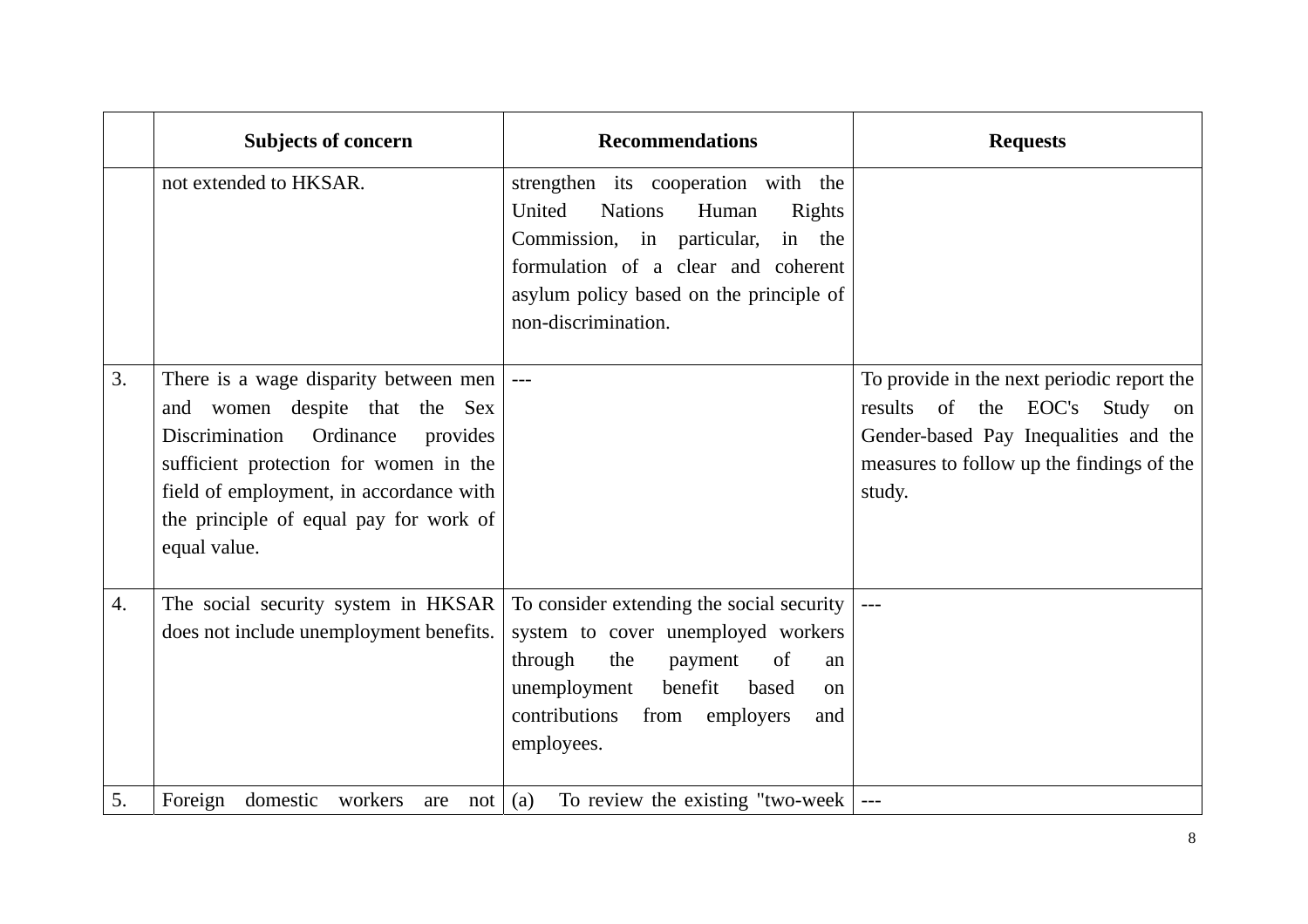|    | <b>Subjects of concern</b>                                                                                                                                                                                                                         | <b>Recommendations</b>                                                                                                                                                                                                                                                                                                                  | <b>Requests</b> |
|----|----------------------------------------------------------------------------------------------------------------------------------------------------------------------------------------------------------------------------------------------------|-----------------------------------------------------------------------------------------------------------------------------------------------------------------------------------------------------------------------------------------------------------------------------------------------------------------------------------------|-----------------|
|    |                                                                                                                                                                                                                                                    |                                                                                                                                                                                                                                                                                                                                         |                 |
|    | entitled to social security.                                                                                                                                                                                                                       | rule", with a view to eliminating<br>discriminatory practices and abuse<br>arising from the implementation,<br>and to improving the legal<br>protection and benefits for foreign<br>domestic workers so that they are<br>in line with those afforded to local<br>workers, particularly with regard<br>to wages and retirement benefits; |                 |
|    |                                                                                                                                                                                                                                                    | and<br>To enable domestic workers to<br>(b)<br>acquire pension rights through<br>their inclusion in the Mandatory<br>Provident Fund.                                                                                                                                                                                                    |                 |
| 6. | The levels of benefit under the<br>(a)<br>existing social security system,<br>Comprehensive<br>Social<br>the<br>Security Assistance (CSSA) in<br>particular, are not sufficient to<br>guarantee a decent standard of<br>living and many low-income | To review the eligibility criteria for<br>CSSA so as to ensure that all those in<br>need, including low-income persons and<br>families, older persons and new migrants<br>are adequately covered by the scheme to<br>enable them to enjoy a decent standard<br>of living.                                                               |                 |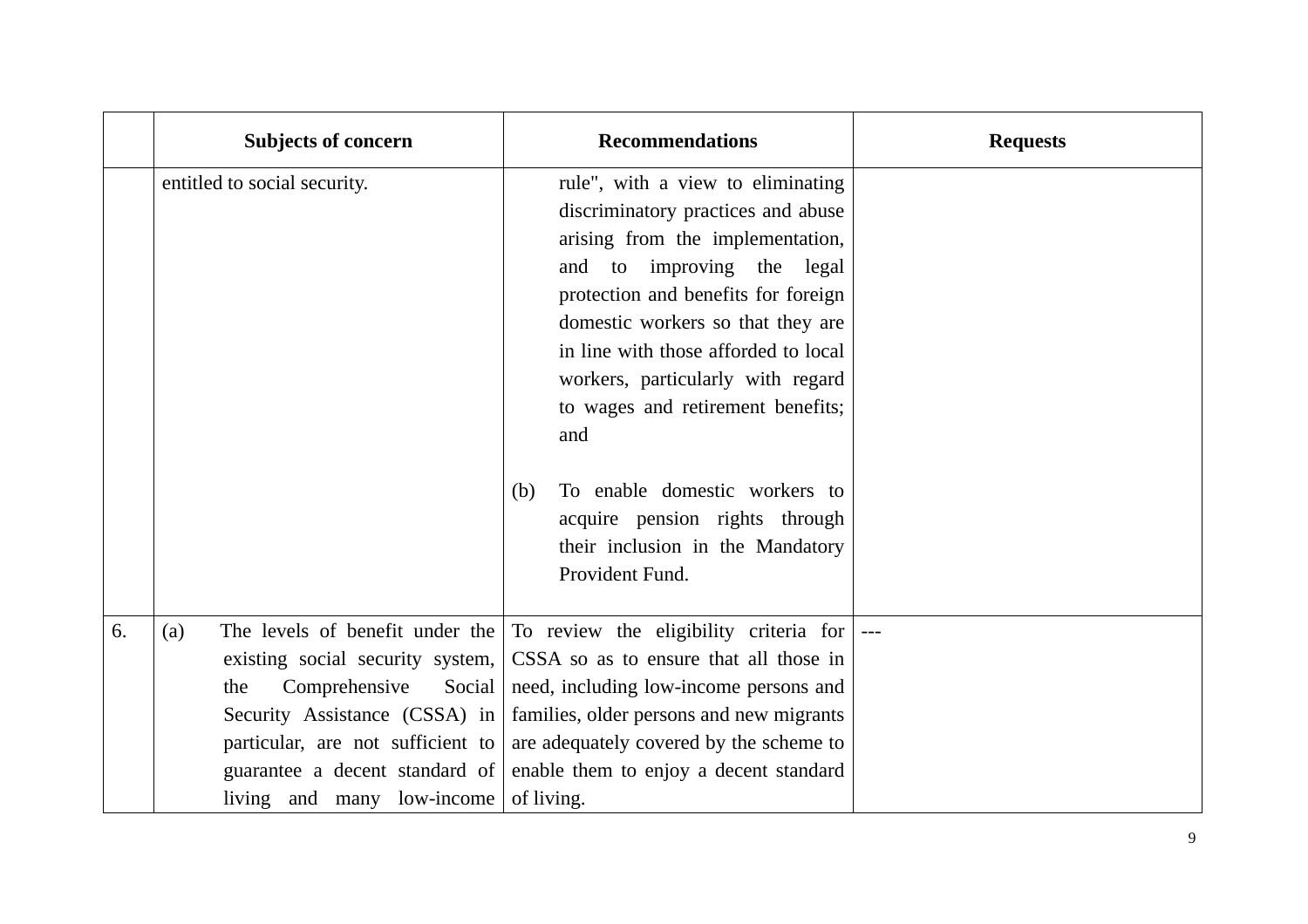|    | <b>Subjects of concern</b>                                                                                                                                              | <b>Recommendations</b>                                                                                                                                                                                                                                    | <b>Requests</b>                                                                                                                                                                                                                    |
|----|-------------------------------------------------------------------------------------------------------------------------------------------------------------------------|-----------------------------------------------------------------------------------------------------------------------------------------------------------------------------------------------------------------------------------------------------------|------------------------------------------------------------------------------------------------------------------------------------------------------------------------------------------------------------------------------------|
|    | persons, in particular<br>older<br>persons, are not covered by the<br>scheme; and                                                                                       |                                                                                                                                                                                                                                                           |                                                                                                                                                                                                                                    |
|    | New migrants are unable to<br>(b)<br><b>CSSA</b><br>for<br>apply<br>due<br>to<br>residence<br>seven-year<br>requirement.                                                |                                                                                                                                                                                                                                                           |                                                                                                                                                                                                                                    |
| 7. | There are reports of the high incidence<br>of trafficking in persons, especially<br>women and children into HKSAR,<br>mainly for the purpose of sexual<br>exploitation. | To ensure respect for the necessary<br>procedural safeguards when deporting<br>victims of trafficking in persons,<br>particularly when such victims are<br>minors, and to provide them with the<br>necessary medical, psychological and<br>legal support. | To provide in the next periodic<br>(a)<br>report detailed information on the<br>problem of trafficking<br>and<br>commercial sexual exploitation of<br>persons and on measures taken to<br>effectively address the problems;<br>and |
|    |                                                                                                                                                                         |                                                                                                                                                                                                                                                           | To report back to the Committee in<br>(b)<br>the next periodic report on the<br>result of the study by<br>the<br>Commission<br>Women<br><sub>on</sub><br>$\alpha$<br>domestic violence.                                            |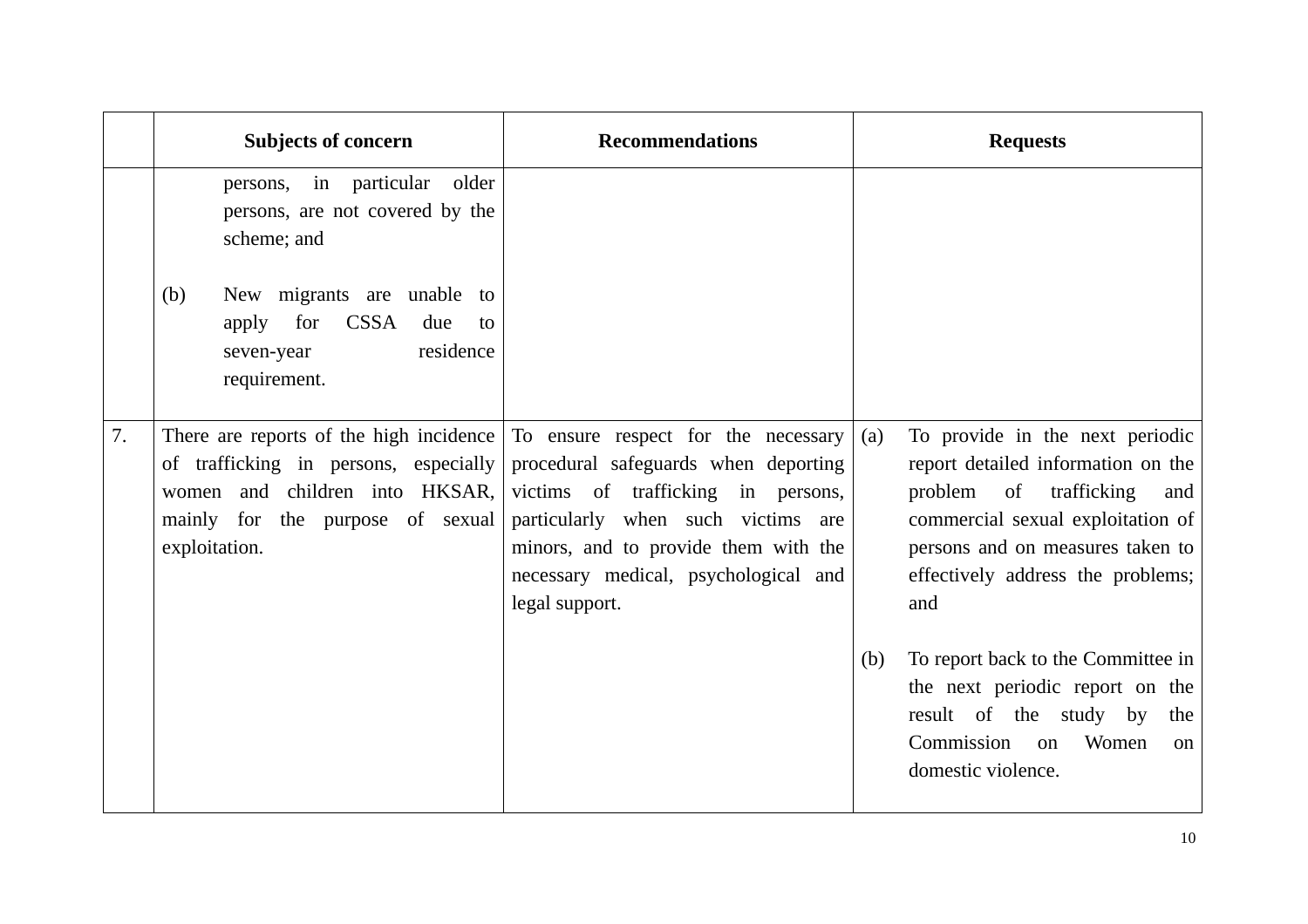|     | <b>Subjects of concern</b>                                                                                                                                                                                                                     | <b>Recommendations</b>                                                                                                                                                                                                                                                                                               | <b>Requests</b>                                                                                                                                                                                                                                                                                                                                                |
|-----|------------------------------------------------------------------------------------------------------------------------------------------------------------------------------------------------------------------------------------------------|----------------------------------------------------------------------------------------------------------------------------------------------------------------------------------------------------------------------------------------------------------------------------------------------------------------------|----------------------------------------------------------------------------------------------------------------------------------------------------------------------------------------------------------------------------------------------------------------------------------------------------------------------------------------------------------------|
| 8.  | There are reports of increasing of<br>poverty among the older persons.                                                                                                                                                                         | To strengthen the efforts in combating<br>social<br>exclusion,<br>and<br>poverty<br>in<br>particular<br>with<br>regard<br>the<br>to<br>disadvantaged and marginalized groups,<br>and older persons, and adopt an official<br>poverty line.                                                                           | To provide in the next periodic report<br>disaggregated<br>and<br>comparative<br>annually-collected data on the number of<br>people living in poverty and on progress<br>made in reducing the incidence of<br>poverty, and the impact, if any, that the<br>newly-established<br>Commission<br>$\alpha$<br>Poverty has had on the issue of poverty<br>in HKSAR. |
| 9.  | The spending on public hospitals has<br>been on the decline, resulting in longer<br>waiting lists for patients, and, under the<br>current fee waiver system, low income<br>patients still do not receive the most<br>appropriate medical care. | continue<br>efforts<br>To<br>the<br>(a)<br>in<br>improving the health services,<br><i>inter alia</i> , through the allocation of<br>adequate and increased resources;<br>and<br>To consider revising the current<br>(b)<br>subsidized drug list to meet the<br>needs of the chronically-ill and the<br>mentally-ill. | To submit in the next periodic report<br>annually<br>collected<br>comparative<br>statistical data, disaggregated by sex, age<br>urban/rural residence,<br>and<br>paying<br>particular attention to the disadvantaged<br>and marginalized groups.                                                                                                               |
| 10. | public of sexual and reproductive health reproductive                                                                                                                                                                                          | The level of awareness of the general To develop a comprehensive sexual and<br>health<br>programme,                                                                                                                                                                                                                  | $\hspace{0.05cm} -\hspace{0.05cm} -\hspace{0.05cm} -\hspace{0.05cm}$                                                                                                                                                                                                                                                                                           |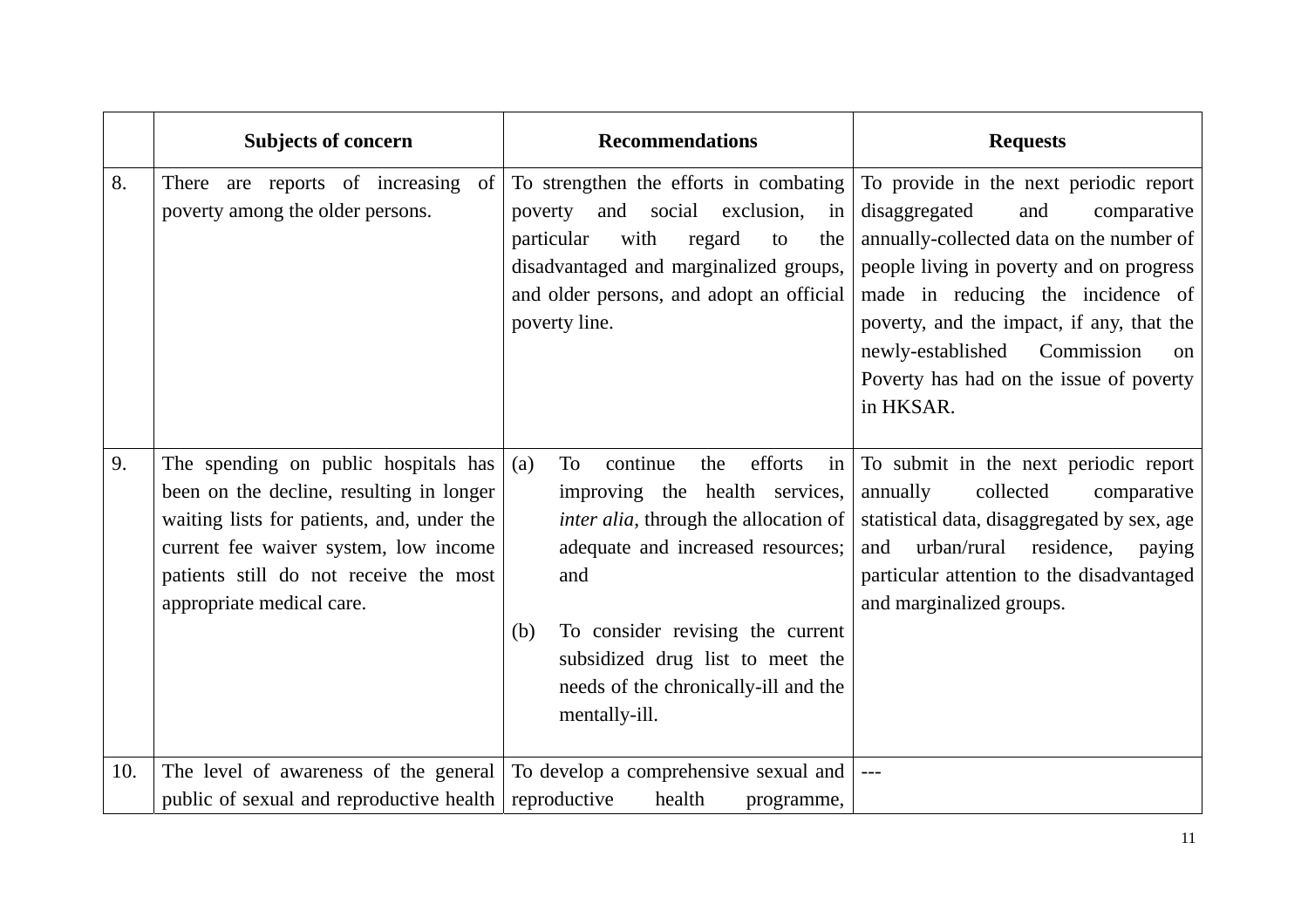|     | <b>Subjects of concern</b>                                                                                          | <b>Recommendations</b>                                                                                                                                                                                                                                                                                 | <b>Requests</b> |
|-----|---------------------------------------------------------------------------------------------------------------------|--------------------------------------------------------------------------------------------------------------------------------------------------------------------------------------------------------------------------------------------------------------------------------------------------------|-----------------|
|     | issues is low in HKSAR.                                                                                             | including a public awareness-raising<br>campaign about safe contraceptive<br>methods, and introduce education on<br>sexual and reproductive health in the<br>school curriculum.                                                                                                                        |                 |
| 11. | The<br>taken<br>measures<br>have the legal right to remain in right to remain in HKSAR.<br>HKSAR, are insufficient. | to facilitate To amend legislation to provide for the<br>enrolment in local schools of children of right to education of all school-aged<br>migrants from the Mainland and other children in its jurisdiction, including<br>foreign migrant workers, who do not children of migrants without the legal |                 |
| 12. |                                                                                                                     | To ensure that human rights education is $\vert$<br>provided in schools at all levels, and<br>raise awareness about human rights, in<br>particular, economic, social and cultural<br>rights among state officials and the<br>judiciary.                                                                |                 |

1.The Committee on Economic, Social and Cultural Rights considered the initial report of China (including HKSAR) on 27, 28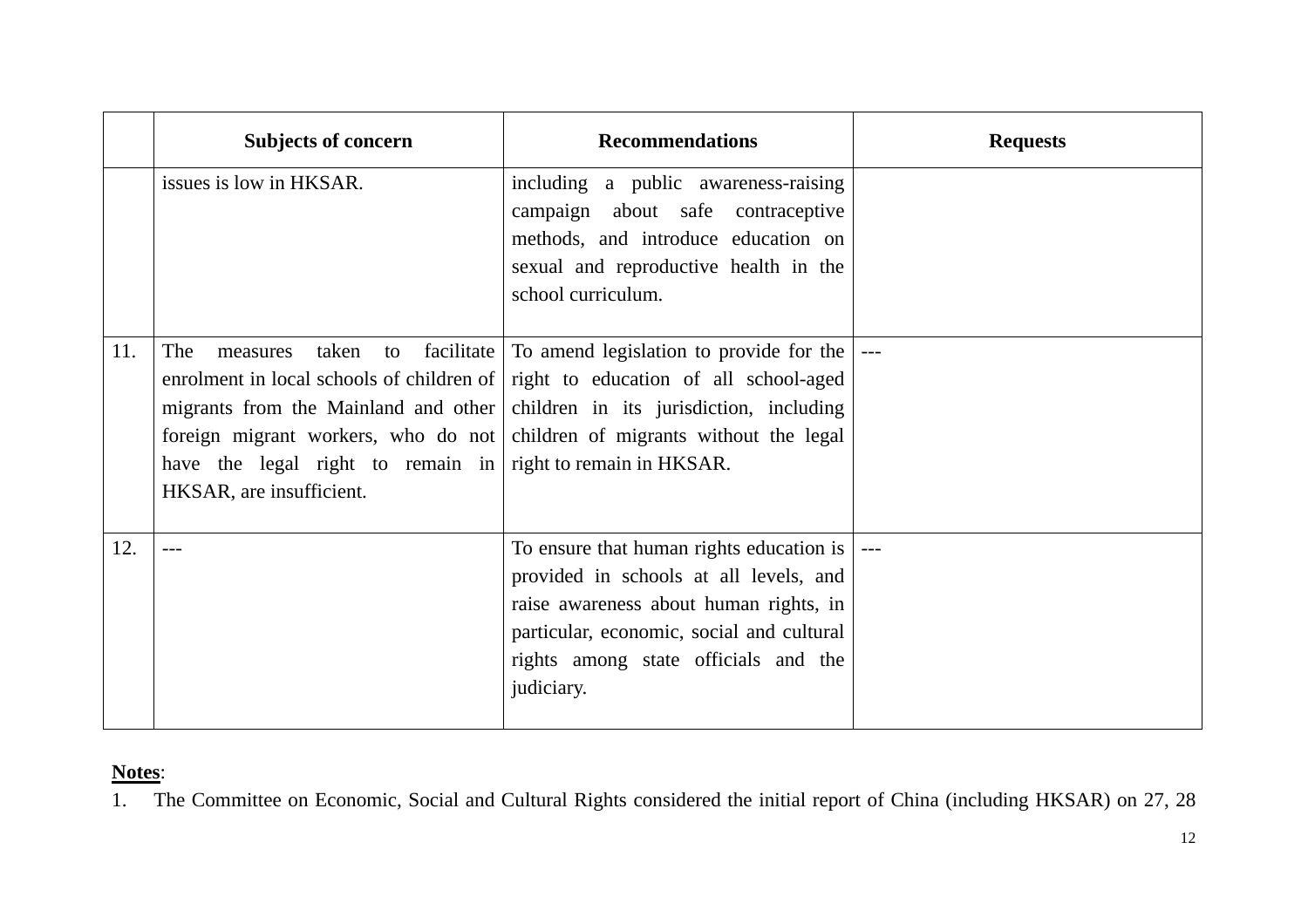and 29 April 2005. The Committee adopted the above concluding observations on 13 May 2005.

2.The Committee requested HKSAR to submit its second periodic report before 30 June 2010.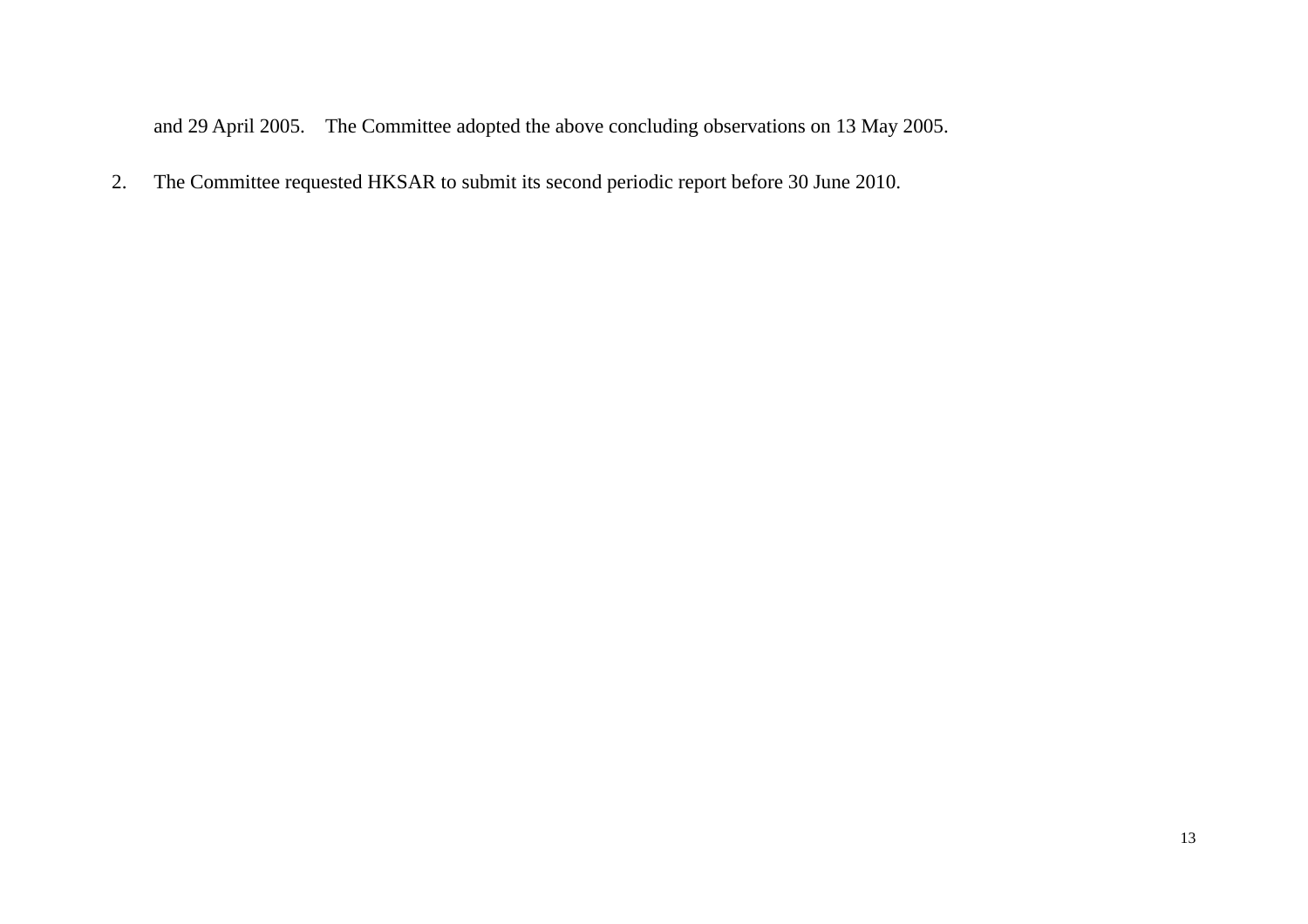### **III. International Convention on the Elimination of All Forms of Racial Discrimination (ICERD)**

|    | Subjects of concern/<br>(Relevant article(s) of the Convention)                                                                                                                                               | <b>Recommendations</b>                                                                                                                                                                                                                                         | <b>Requests</b>                                                                                                                                                                                                                                                |
|----|---------------------------------------------------------------------------------------------------------------------------------------------------------------------------------------------------------------|----------------------------------------------------------------------------------------------------------------------------------------------------------------------------------------------------------------------------------------------------------------|----------------------------------------------------------------------------------------------------------------------------------------------------------------------------------------------------------------------------------------------------------------|
| 1. | There is an absence of legal provisions<br>in HKSAR protecting persons from<br>racial discrimination to which they may<br>be subjected by private persons, groups<br>or organizations.                        | To review the existing unsatisfactory<br>situation<br>thoroughly,<br>and<br>adopt<br>appropriate<br>legislation<br>provide<br>to<br>appropriate legal remedies and prohibit<br>discrimination based on race, colour,<br>descent, or national or ethnic origin. |                                                                                                                                                                                                                                                                |
|    | $(\textit{article 2}, \textit{paragraph 1}(d))$                                                                                                                                                               |                                                                                                                                                                                                                                                                |                                                                                                                                                                                                                                                                |
| 2. | Concerns about the situation of foreign<br>domestic workers in HKSAR and the<br>existence of certain rules and practices,<br>such as the so-called "two-week rule",<br>which may be discriminatory in effect. |                                                                                                                                                                                                                                                                |                                                                                                                                                                                                                                                                |
| 3. |                                                                                                                                                                                                               |                                                                                                                                                                                                                                                                | To provide in subsequent reports of<br>China, inter alia, detailed information on<br>judicial cases relating specifically to<br>violations of the Convention, including<br>in the Special Administrative Regions,<br>with special reference to the granting by |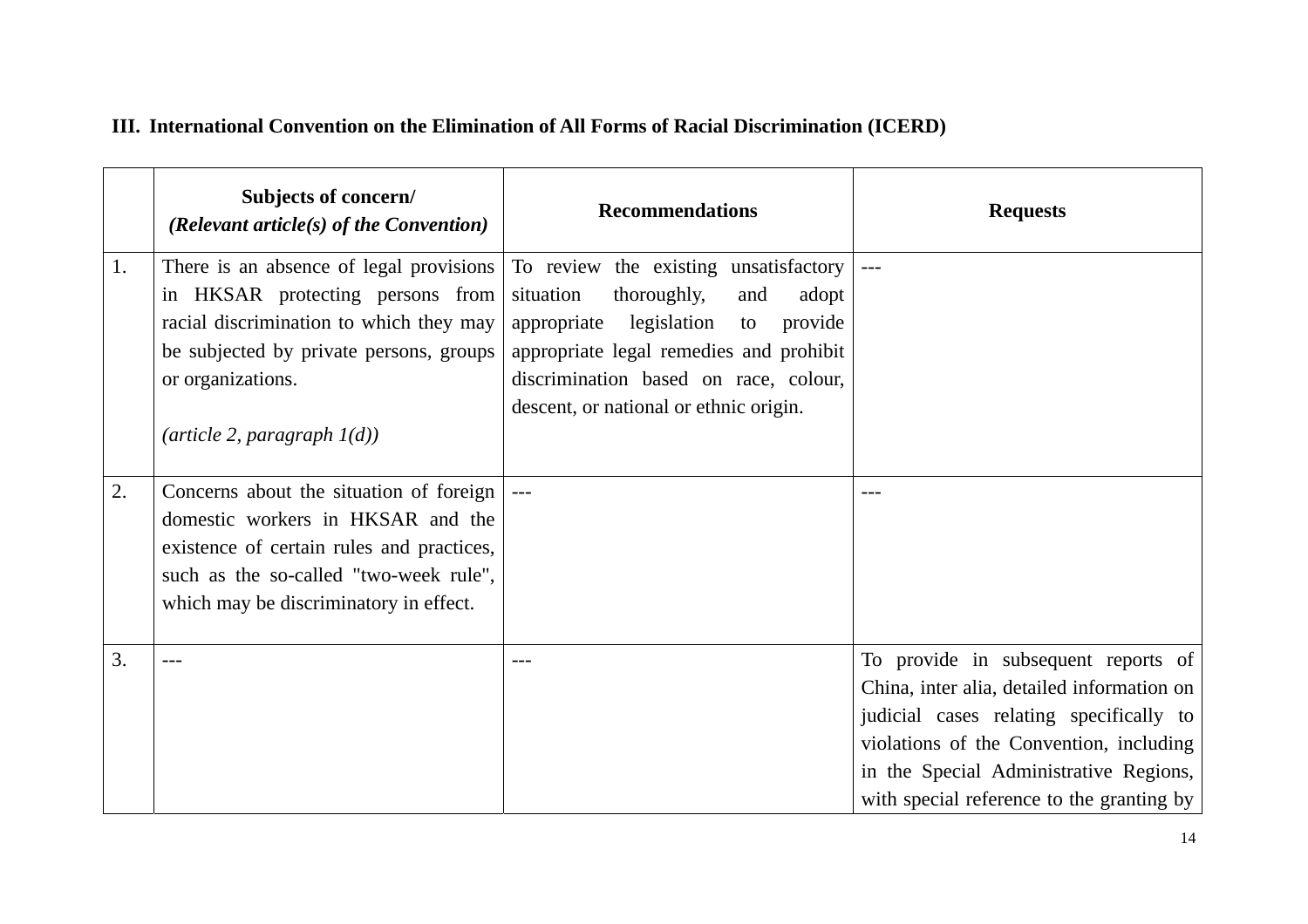| Subjects of concern/<br>(Relevant article(s) of the Convention) | <b>Recommendations</b> | <b>Requests</b>                                       |
|-----------------------------------------------------------------|------------------------|-------------------------------------------------------|
|                                                                 |                        | courts of adequate reparation for such<br>violations. |

- 1. The Committee on the Elimination of Discrimination considered the eighth and ninth periodic reports of China (including HKSAR) on 31 July and 1 August 2001. The Committee adopted the above concluding observations on 8 and 9 August 2001.
- 2. The Committee recommended that the requested the People's Republic of China submit its tenth periodic report jointly with its eleventh periodic report due on 28 January 2003.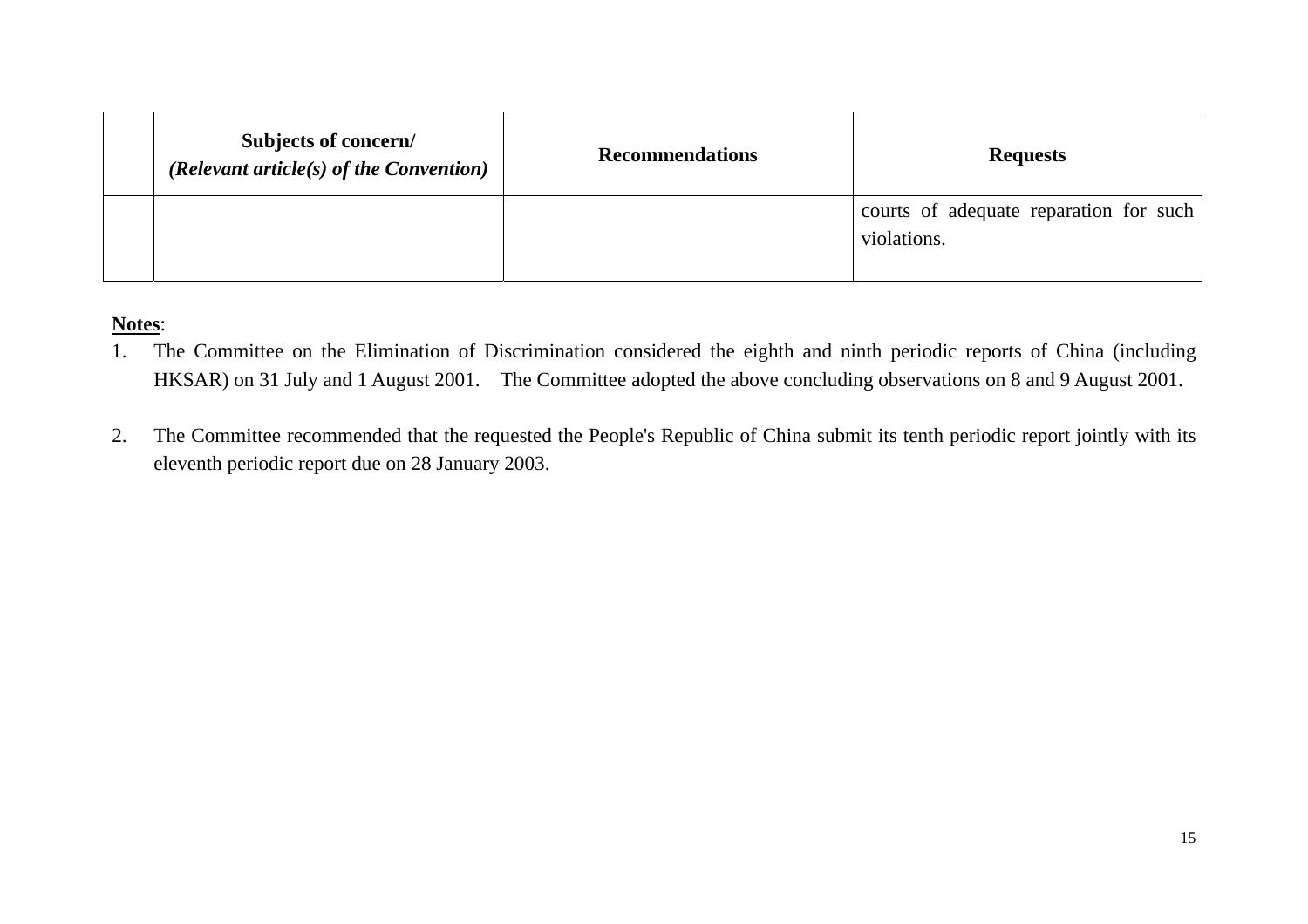|    | Subjects of concern/<br>(Relevant article(s) of the Convention)   | <b>Recommendations</b>                                                                   | <b>Requests</b> |
|----|-------------------------------------------------------------------|------------------------------------------------------------------------------------------|-----------------|
| 1. |                                                                   | The reference to "lawful authority, To take the necessary steps to ensure that           |                 |
|    |                                                                   | justification or excuse" as a defence for   torture, as defined in article 1 of the      |                 |
|    |                                                                   | a person charged with torture, as well as   Convention, is effectively prosecuted        |                 |
|    |                                                                   | the definition of a public official in the $\vert$ and appropriately sanctioned and make |                 |
|    |                                                                   | Crimes (Torture) Ordinance, are not in efforts to prevent other acts of cruel,           |                 |
|    |                                                                   | full conformity with article 1 of the inhuman or degrading treatment or                  |                 |
|    | Convention.                                                       | punishment, in accordance with the                                                       |                 |
|    |                                                                   | provisions of the Convention.                                                            |                 |
|    | $(\textit{article 1})$                                            |                                                                                          |                 |
|    |                                                                   |                                                                                          |                 |
| 2. |                                                                   | There are as yet no prosecutions under To make continued efforts to ensure that          |                 |
|    |                                                                   | the Crimes (Torture) Ordinance, despite   IPCC becomes a statutory body, with            |                 |
|    | circumstances brought to the attention of   increased competence. |                                                                                          |                 |
|    | Committee<br>justifying<br>such<br>the                            |                                                                                          |                 |
|    | prosecutions.                                                     |                                                                                          |                 |
|    |                                                                   |                                                                                          |                 |
| 3. |                                                                   | Not all instances of torture and other To continue and intensify preventive              |                 |
|    |                                                                   | cruel, inhuman or degrading treatment or   measures against torture and other cruel,     |                 |
|    |                                                                   | punishment are covered by the Crimes inhuman or degrading treatment or                   |                 |
|    | (Torture) Ordinance.                                              | punishment, including training for law                                                   |                 |

# **IV. Convention against Torture and Other Cruel, Inhuman or Degrading Treatment or Punishment (CAT)**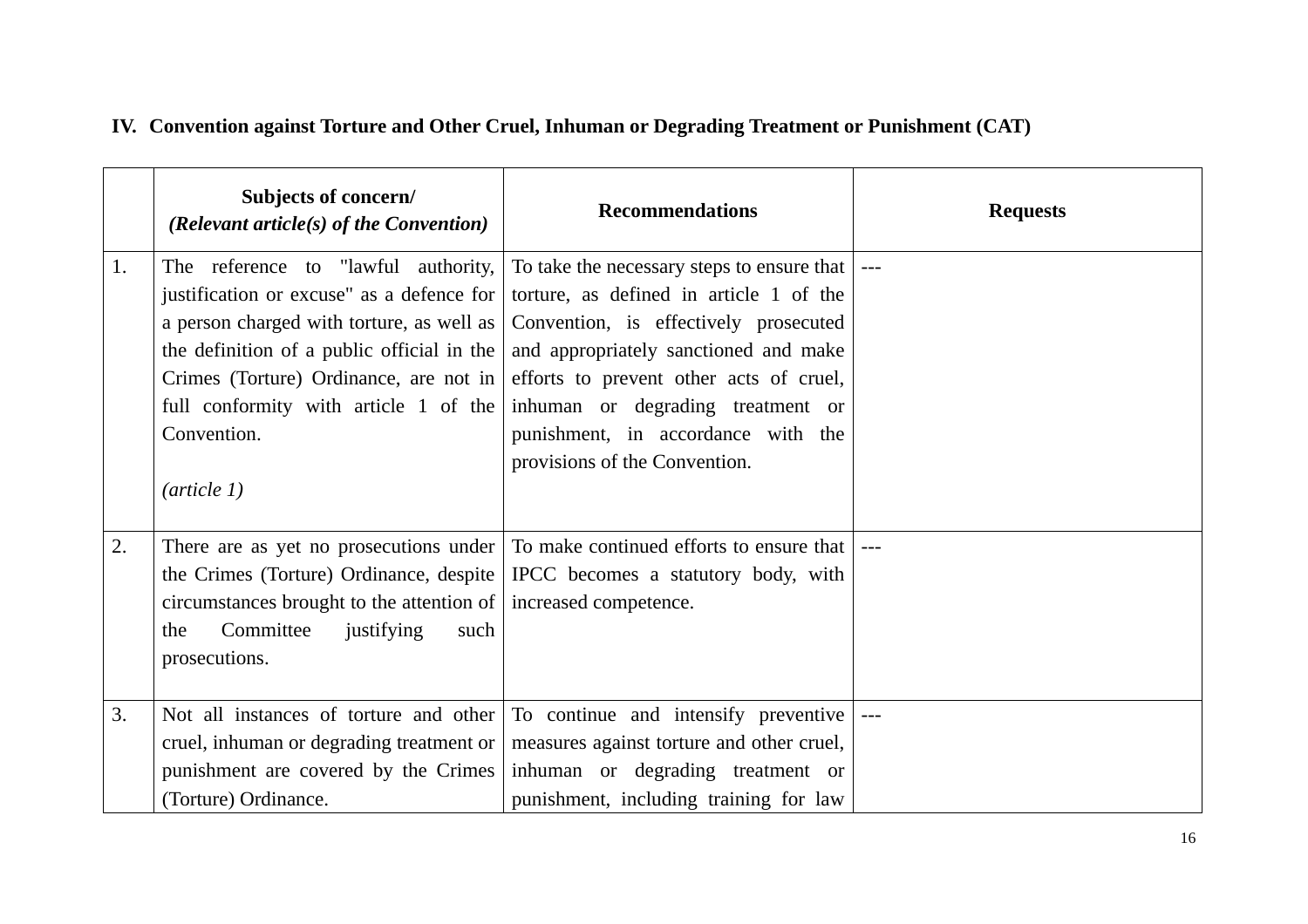|    | Subjects of concern/<br>(Relevant article(s) of the Convention)                                                                  | <b>Recommendations</b>                                                                                        | <b>Requests</b> |
|----|----------------------------------------------------------------------------------------------------------------------------------|---------------------------------------------------------------------------------------------------------------|-----------------|
|    |                                                                                                                                  | enforcement officials.                                                                                        |                 |
| 4. | The practices in HKSAR relating to<br>refugees may not be in full conformity<br>with article 3 of the Convention.<br>(article 3) | To bring laws and practices relating to<br>refugees into full conformity with article<br>3 of the Convention. | $---$           |

- 1. The Committee against Torture considered the third periodic report of China (including HKSAR) on 4, 5 and 9 May 2000. The Committee adopted the above concluding observations on 9 May 2000.
- 2.The next periodic report is due for submission in 2009.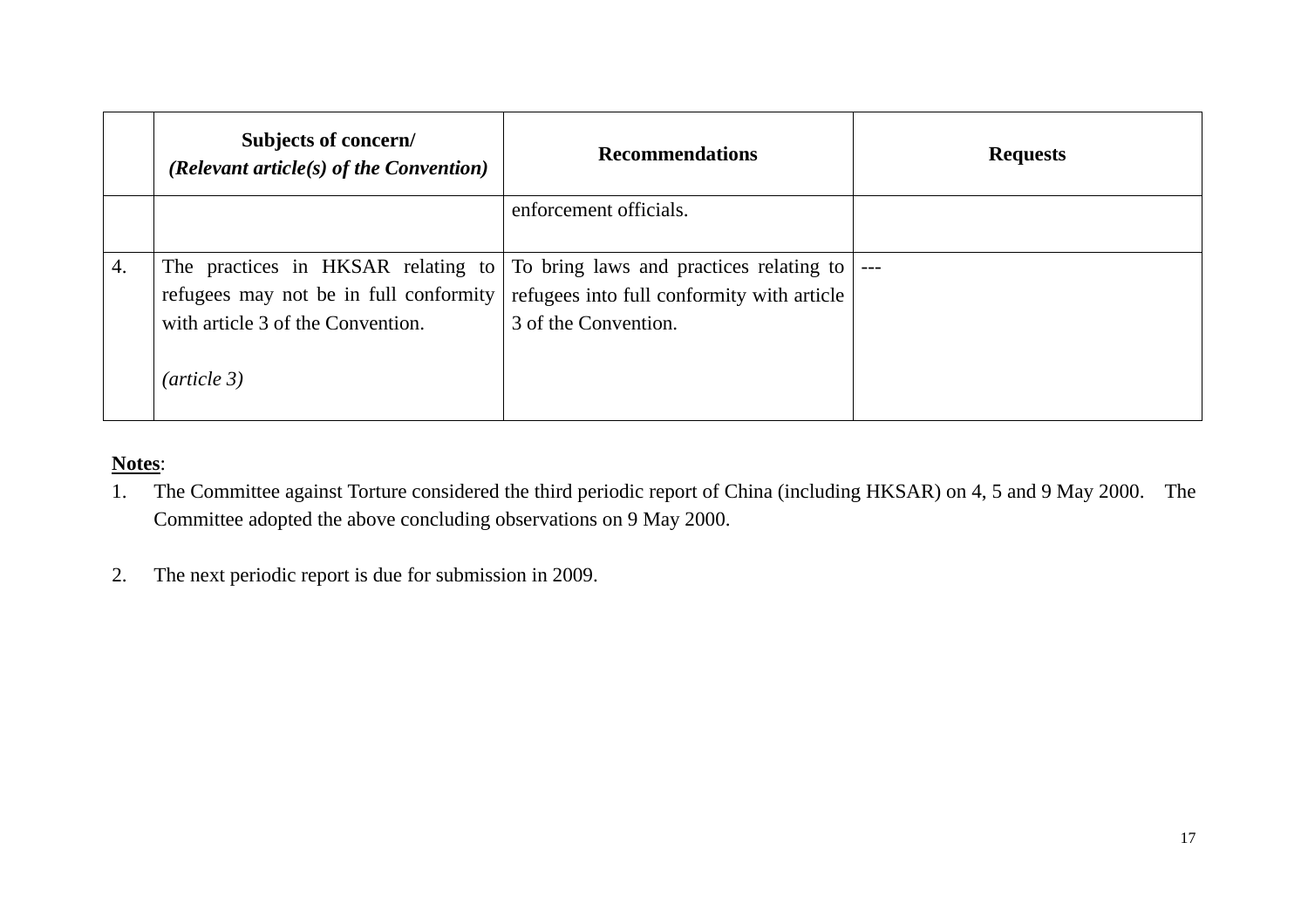# **V. Convention on Rights of the Child (CRC)**

|    |     | Subjects of concern/<br>(Relevant article(s) of the Convention)                                                                                      | <b>Recommendations</b>                                                                                                                                                                                                                                 | <b>Requests</b>     |
|----|-----|------------------------------------------------------------------------------------------------------------------------------------------------------|--------------------------------------------------------------------------------------------------------------------------------------------------------------------------------------------------------------------------------------------------------|---------------------|
| 1. |     | General measures of implementation<br>$(\text{articles } 4, 42 \text{ and } 44 \text{ (para. 6)})$                                                   |                                                                                                                                                                                                                                                        |                     |
|    | (a) | Reservations<br>with respect to<br>articles $32$ and $37(c)$ remain in<br>force in HKSAR.                                                            | To review and withdraw all reservations<br>to the Convention for all areas.                                                                                                                                                                            | $---$               |
|    | (b) | of<br>is<br>lack<br>There<br>a<br>a<br>comprehensive Plan of Action for<br>implementation<br>of<br>the<br>the<br>Convention in HKSAR.                | To improve the coordination of the<br>activities on the implementation of the<br>Convention<br>by<br>developing<br>and<br>implementing a Plan of Action for<br>HKSAR.                                                                                  |                     |
|    | (c) | $\mathbf{i}$ s<br>an absence of an<br>There<br>independent national human rights<br>institution with a specific mandate<br>on child rights in HKSAR. | To establish a national human rights<br>institution in HKSAR which includes a<br>clear mandate for the monitoring of<br>children's rights and the implementation<br>of the Convention at national, regional<br>and local levels and in accordance with | $\qquad \qquad - -$ |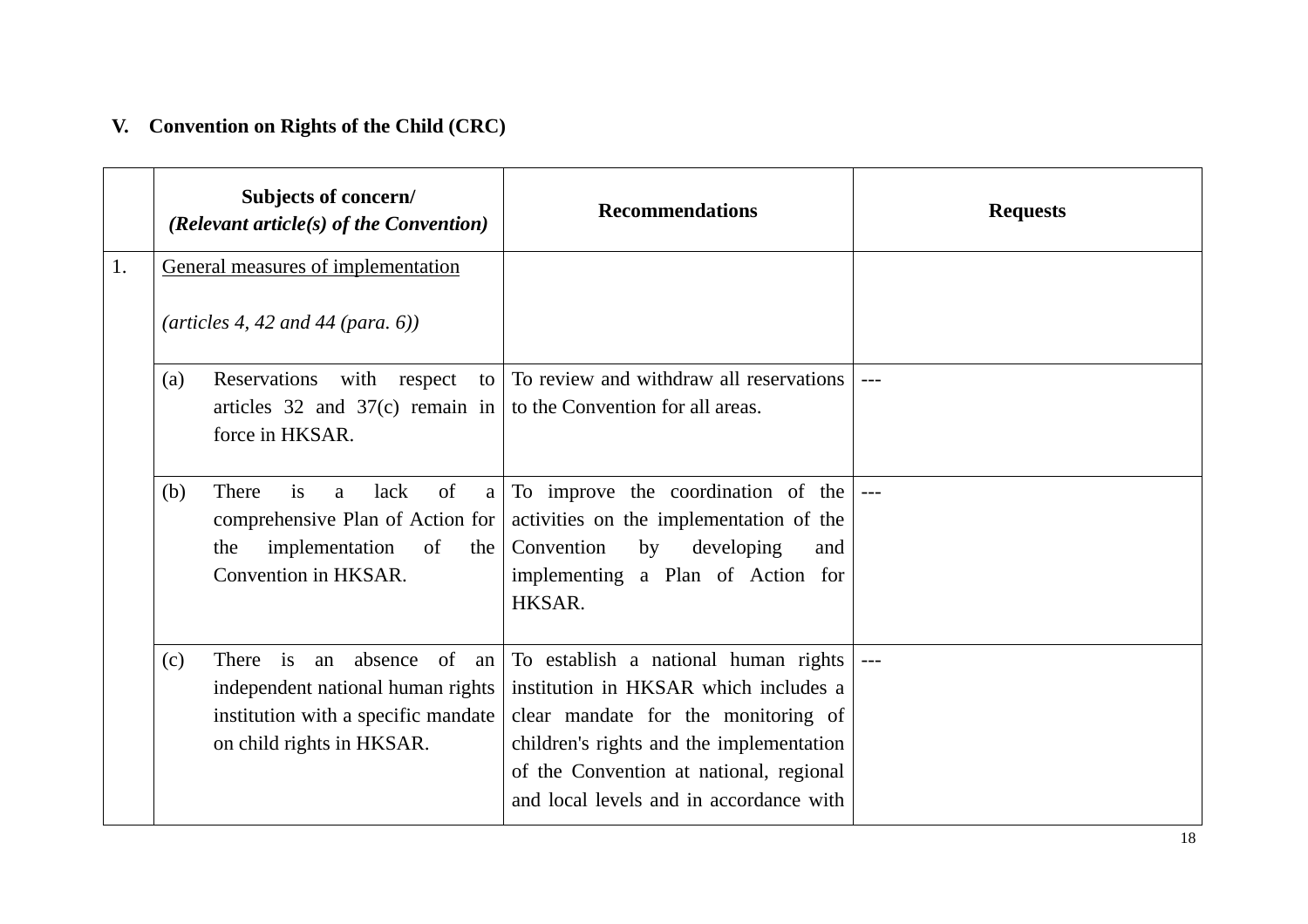| Subjects of concern/<br>(Relevant article(s) of the Convention)                                                                           |                                      | <b>Recommendations</b>                                                                                                                                                                                                                                                                              | <b>Requests</b> |
|-------------------------------------------------------------------------------------------------------------------------------------------|--------------------------------------|-----------------------------------------------------------------------------------------------------------------------------------------------------------------------------------------------------------------------------------------------------------------------------------------------------|-----------------|
|                                                                                                                                           |                                      | the Principles relating to the Status of<br>National<br>Institutions<br>(The<br>Paris<br>contained<br>Principles)<br>in<br>General<br>Assembly resolution 48/134 of 20<br>December 1993. Such an institution<br>can be a specialized branch of the<br>existing Office of the Ombudsman in<br>HKSAR. |                 |
| Resources allocated to reduce<br>(d)<br>poverty<br>are<br>income disparities are increasing<br>within the population in HKSAR.            | insufficient<br>and                  | To work out budget allocations targeted<br>towards reducing income disparities in<br>HKSAR, and establish an adequate<br>monitoring system to ensure that<br>budgetary allocations benefit the most<br>vulnerable population.                                                                       |                 |
| There<br>is<br>(e)<br>accessibility<br>to<br>comprehensive statistical data on<br>the Mainland on all areas covered<br>by the Convention. | limited<br>public<br>reliable<br>and | To explore the development of central  ---<br>databanks on children's statistics for the<br>Mainland and the Special Administrative<br>Regions so as to ensure that statistical<br>data is used for the development,<br>implementation and monitoring<br>of                                         |                 |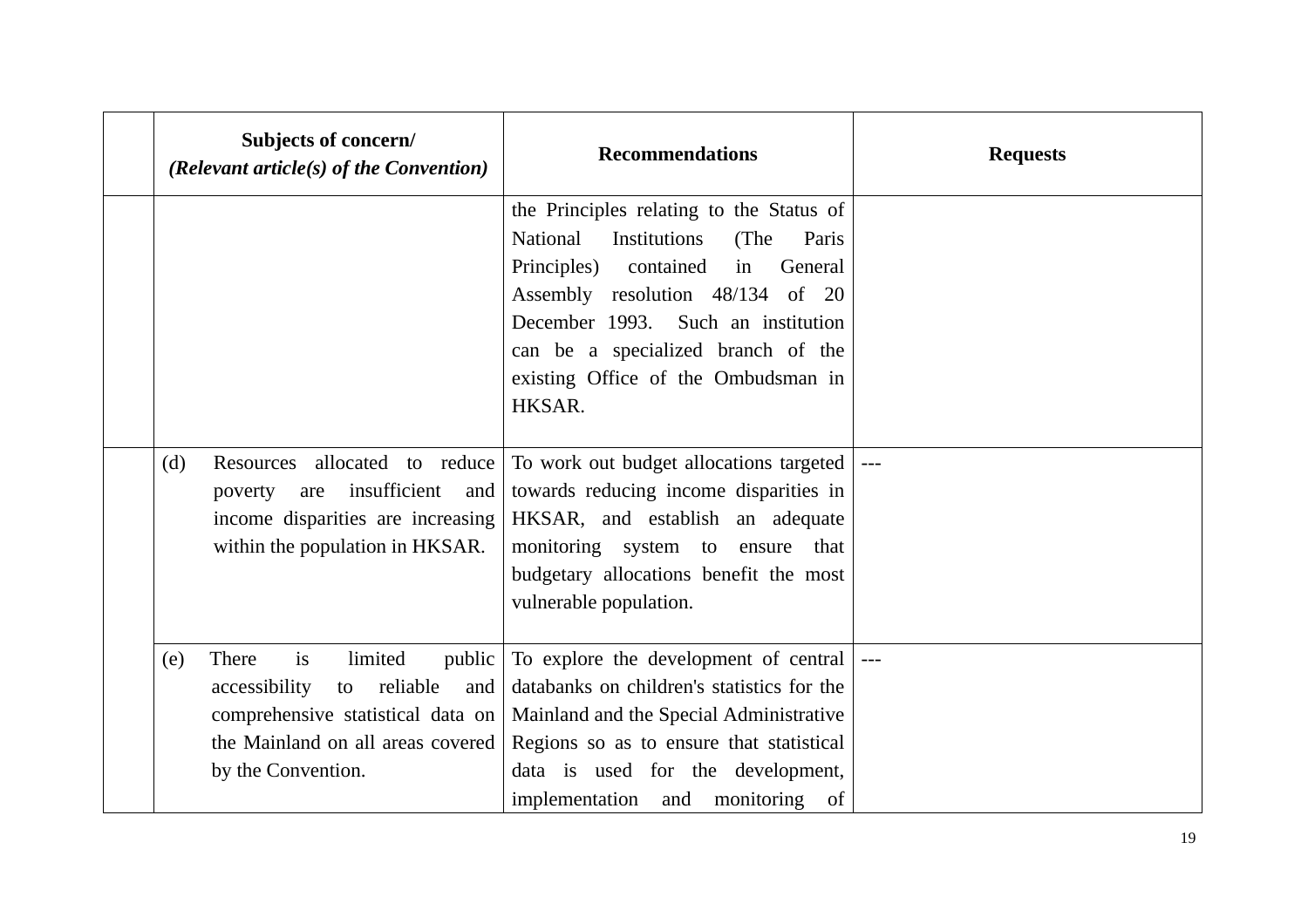|    | Subjects of concern/<br>(Relevant article(s) of the Convention)                                                                                                                           | <b>Recommendations</b>                                                                                                                                                                                                                                                                                                                                                                                                                                                                                   | <b>Requests</b> |
|----|-------------------------------------------------------------------------------------------------------------------------------------------------------------------------------------------|----------------------------------------------------------------------------------------------------------------------------------------------------------------------------------------------------------------------------------------------------------------------------------------------------------------------------------------------------------------------------------------------------------------------------------------------------------------------------------------------------------|-----------------|
|    |                                                                                                                                                                                           | appropriate policies and programmes for<br>children.                                                                                                                                                                                                                                                                                                                                                                                                                                                     |                 |
|    | Professionals working with and<br>(f)<br>for children, as well as children<br>and parents themselves, have<br>limited<br>and<br>awareness<br>understanding of the Convention<br>in HKSAR. | To further strengthen the efforts to $\vert$<br>(a)<br>disseminate the Convention in all<br>languages, and also through the<br>use of child-friendly materials and<br>school curricula;<br>To expand the programmes for<br>(b)<br>enhancing the<br>sensitivity<br>of<br>parents and children about the<br>Convention; and<br>To increase the efforts to provide<br>(c)<br>adequate and systematic training<br>children's<br>rights<br>for<br>on<br>professional groups working with<br>and for children. |                 |
| 2. | General principles                                                                                                                                                                        |                                                                                                                                                                                                                                                                                                                                                                                                                                                                                                          |                 |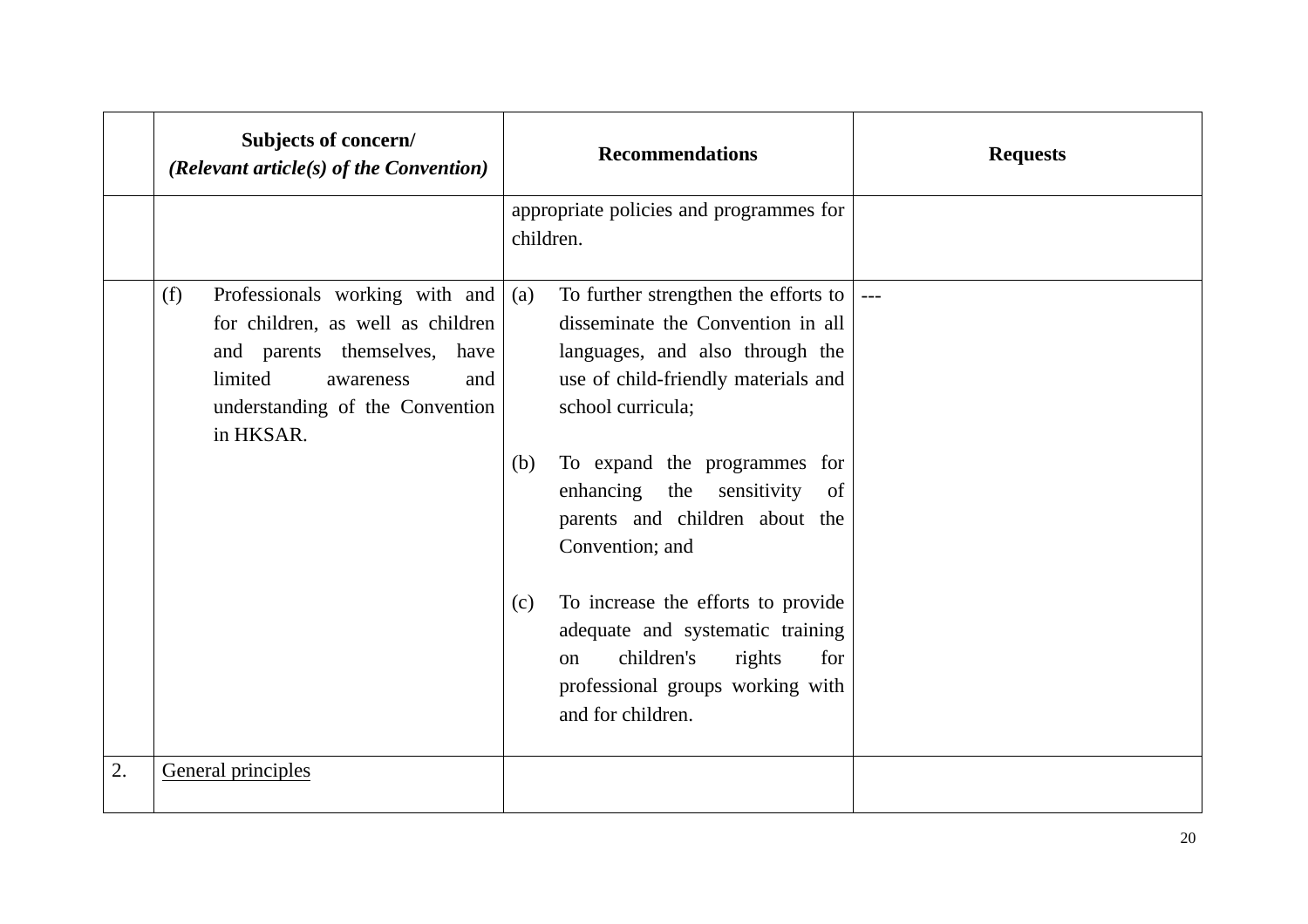| Subjects of concern/<br>(Relevant article(s) of the Convention)                                                                                                                                                                                       | <b>Recommendations</b>                                                                                                                                                                                                                                                                                                                                           | <b>Requests</b>                                                                    |
|-------------------------------------------------------------------------------------------------------------------------------------------------------------------------------------------------------------------------------------------------------|------------------------------------------------------------------------------------------------------------------------------------------------------------------------------------------------------------------------------------------------------------------------------------------------------------------------------------------------------------------|------------------------------------------------------------------------------------|
| $(\text{articles 2, 3, 6 and 12})$                                                                                                                                                                                                                    |                                                                                                                                                                                                                                                                                                                                                                  |                                                                                    |
| Discrimination against refugee,<br>(a)<br>asylum-seeking and undocumented<br>migrant children persists<br>in<br>HKSAR and there is a lack of<br>legislation specifically prohibiting<br>discrimination on the basis of race<br>or sexual orientation. | To expedite the efforts to draft and adopt<br>legislation prohibiting discrimination on<br>the basis of race or sexual orientation in<br>HKSAR.                                                                                                                                                                                                                  | To provide more detailed information on<br>this issue in the next periodic report. |
| Children's views are not sought<br>(b)<br>systematically on all policies and<br>programmes affecting them.                                                                                                                                            | To strengthen the efforts to ensure<br>(a)<br>that children have the right to<br>express their views freely in all<br>matters affecting them and have<br>those views to be given due<br>weight<br>policy-making,<br>in<br>administrative<br>proceedings,<br>schools and the home;<br>To ensure systematically active<br>(b)<br>of<br>children's<br>participation | $---$                                                                              |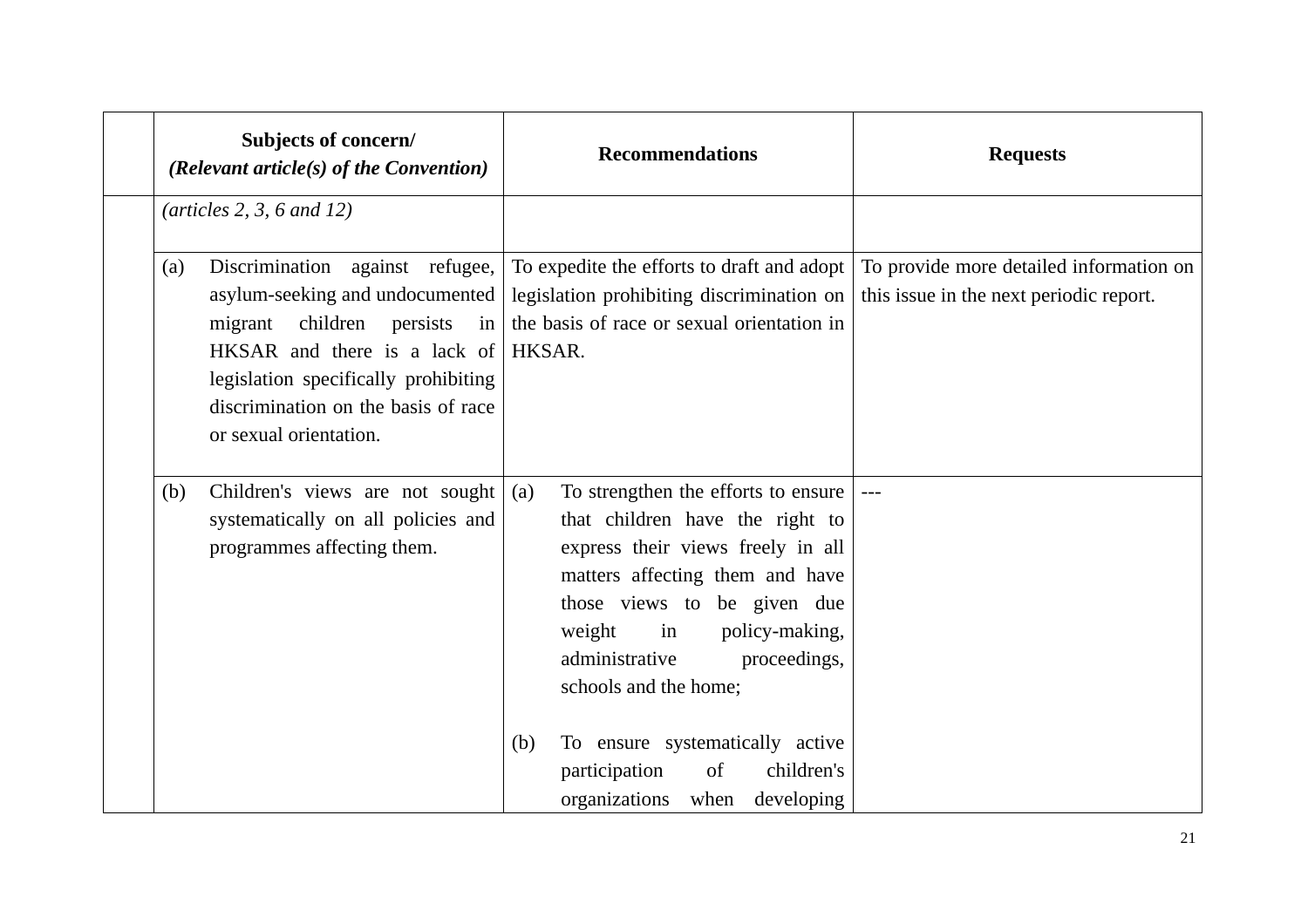|    | Subjects of concern/<br>(Relevant article(s) of the Convention)                                                      |     | <b>Recommendations</b>                                                                                                                                                  | <b>Requests</b> |
|----|----------------------------------------------------------------------------------------------------------------------|-----|-------------------------------------------------------------------------------------------------------------------------------------------------------------------------|-----------------|
|    |                                                                                                                      |     | policies or programmes affecting<br>them such as the current education<br>reform; and                                                                                   |                 |
|    |                                                                                                                      | (c) | To consider establishing a standing<br>body to represent children's views<br>in the political process.                                                                  |                 |
| 3. | Civil rights and freedoms                                                                                            |     |                                                                                                                                                                         |                 |
|    | (articles 7, 8, 13-17, 19 and $37(a)$ )                                                                              |     |                                                                                                                                                                         |                 |
|    | Corporal punishment within the family<br>is not prohibited by law and continues to<br>be practised at home in HKSAR. | (a) | To prohibit explicitly by law  ---<br>corporal punishment in the family,<br>schools, institutions and all other<br>including<br>settings,<br>penal<br>institutions; and |                 |
|    |                                                                                                                      | (b) | To expand public education and<br>awareness-raising campaigns with<br>the involvement of children on<br>alternative non-violent forms of                                |                 |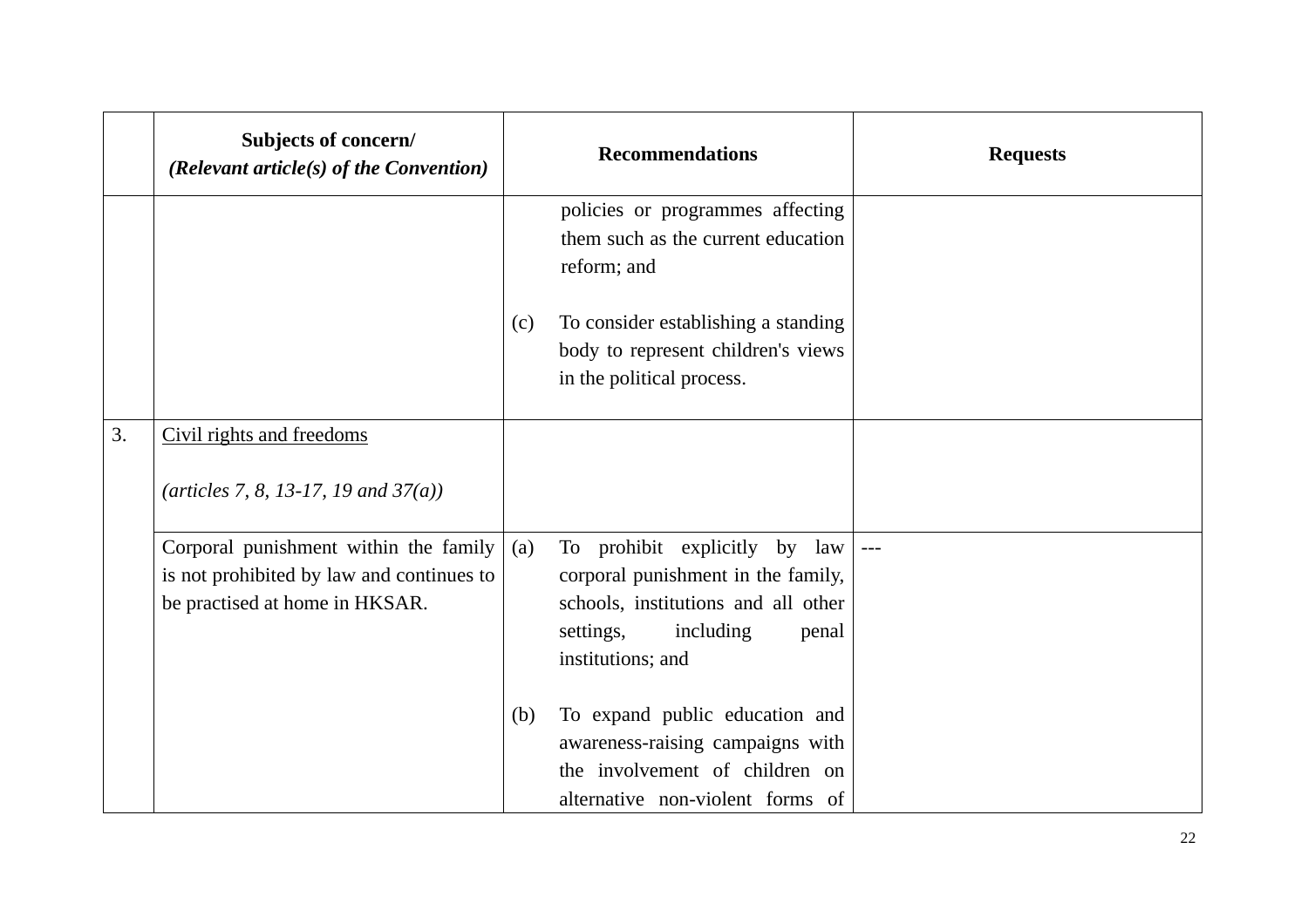|    | Subjects of concern/<br>(Relevant article(s) of the Convention)                                                                                                                                                                                                     | <b>Recommendations</b>                                                                                                                                           | <b>Requests</b> |
|----|---------------------------------------------------------------------------------------------------------------------------------------------------------------------------------------------------------------------------------------------------------------------|------------------------------------------------------------------------------------------------------------------------------------------------------------------|-----------------|
|    |                                                                                                                                                                                                                                                                     | discipline in order to change<br>public attitudes about corporal<br>punishment.                                                                                  |                 |
| 4. | Family environment and alternative care<br>(articles 5, 18 (paras.1-2), 9-11, 19-21,<br>25, 27 (para. 4) and 39)                                                                                                                                                    |                                                                                                                                                                  |                 |
|    | Existing<br>for<br>(a)<br>quotas<br>persons<br><b>HKSAR</b><br>from<br>the<br>entering<br>Mainland<br>and<br>regulations<br>regarding the right of abode in<br>HKSAR contribute to separation<br>of children from their parents and<br>hinder family reunification. | $--$                                                                                                                                                             | ---             |
|    | Adoption<br>(b)                                                                                                                                                                                                                                                     | To extend the application of the 1993<br>Hague Convention No. 33 on Protection<br>of Children and Cooperation in Respect<br>of Intercountry Adoption to HKSAR as |                 |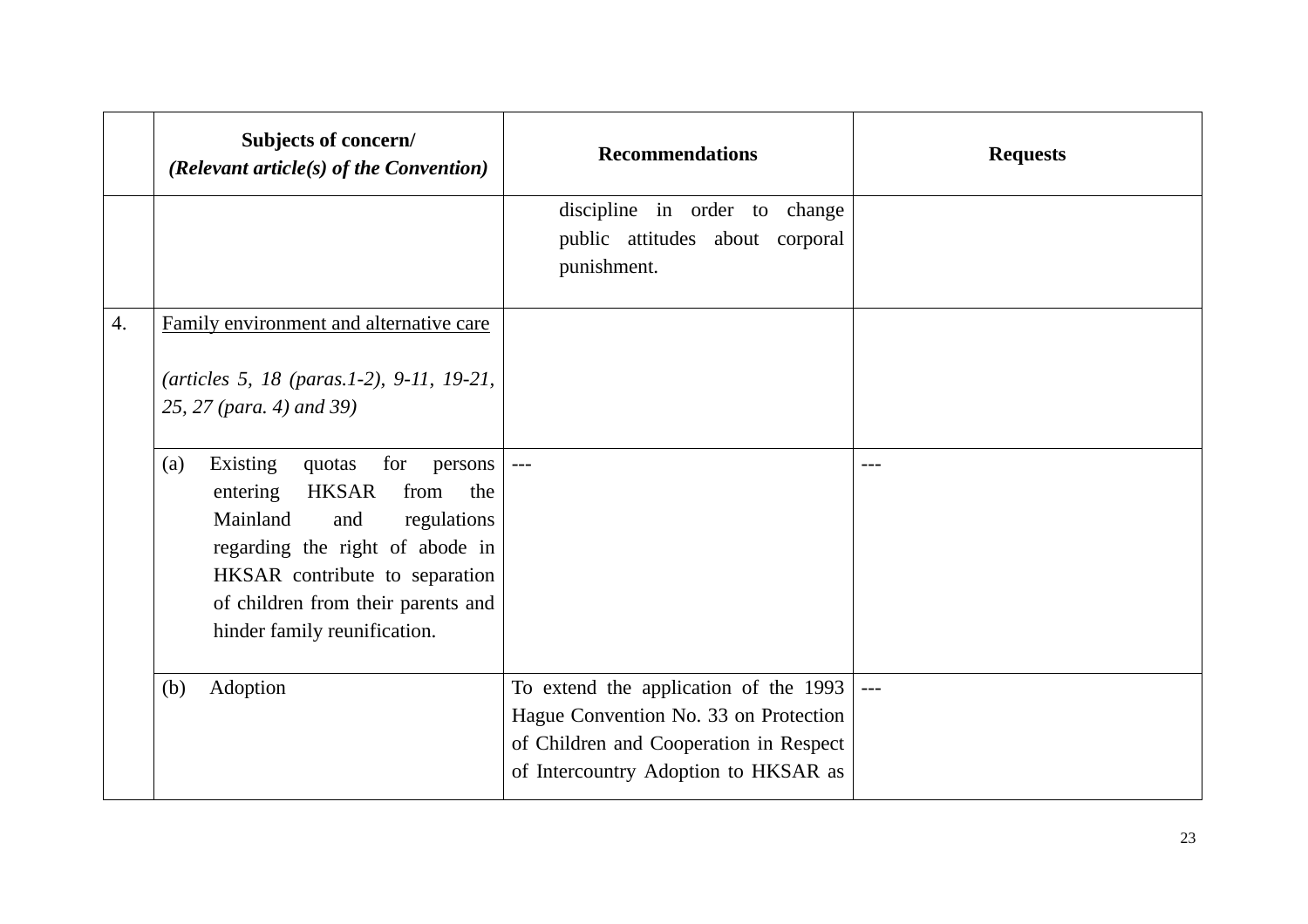|     | Subjects of concern/<br>(Relevant article(s) of the Convention)                            | <b>Recommendations</b>                                                                                                                                                                                                                                                                         | <b>Requests</b> |
|-----|--------------------------------------------------------------------------------------------|------------------------------------------------------------------------------------------------------------------------------------------------------------------------------------------------------------------------------------------------------------------------------------------------|-----------------|
|     |                                                                                            | possible,<br>and<br>as<br>ensure<br>soon<br>incorporation of the legal provisions of<br>the 1993 Hague Convention into<br>domestic legislation in HKSAR.                                                                                                                                       |                 |
| (c) | Policies and programmes to assist<br>child victims of violence are not<br>fully effective. | To define in a more explicit<br>(a)<br>manner the forms of sexual abuse<br>education<br>increase<br>and<br>and<br>training for professionals working<br>with and for children on the<br>identification,<br>handling<br>and<br>prevention of all forms of abuse;                                |                 |
|     |                                                                                            | To strengthen coordination and<br>(b)<br>follow-up of individual cases of<br>abuse, neglect and maltreatment<br>and ensure that all victims of any<br>form of abuse, and their families,<br>have access to social services and<br>assistance, and;<br>To ensure handling investigations<br>(c) |                 |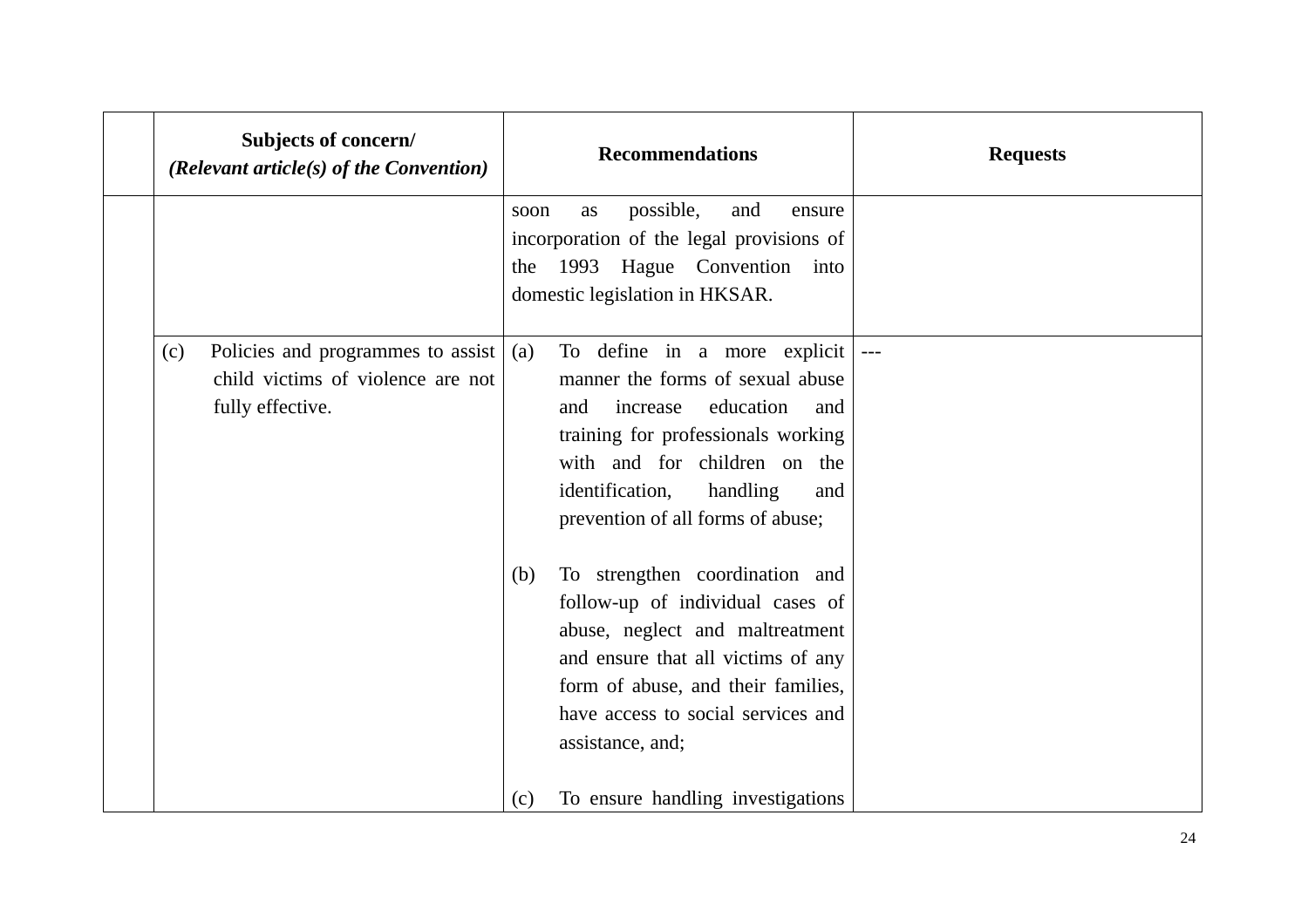|    | Subjects of concern/<br>(Relevant article(s) of the Convention)                                  | <b>Recommendations</b>                                                                                                                                                                                                                                                                                                                                                                                                                                               | <b>Requests</b> |
|----|--------------------------------------------------------------------------------------------------|----------------------------------------------------------------------------------------------------------------------------------------------------------------------------------------------------------------------------------------------------------------------------------------------------------------------------------------------------------------------------------------------------------------------------------------------------------------------|-----------------|
|    |                                                                                                  | without any discrimination as to<br>whether the alleged perpetrators<br>are from within or outside the<br>family.                                                                                                                                                                                                                                                                                                                                                    |                 |
| 5. | Basic health and welfare<br>(articles 6, 18 (para.3), 23, 24, 26, 27<br>$(\text{params. } 1-3))$ |                                                                                                                                                                                                                                                                                                                                                                                                                                                                      |                 |
|    | Health and health services<br>(a)                                                                | To develop policies and programmes to $\vert$ ---<br>adequately address the problems of<br>malnutrition and obesity in children and<br>breastfeeding<br>through<br>promote<br>strengthening the implementation of the<br>International Code of Marketing of<br>Breastmilk Substitutes in all parts of the<br>State party, including the China Code for<br>Marketing of Breast Milk Substitutes,<br>and through the promotion of Baby<br>Friendly Hospitals in HKSAR. |                 |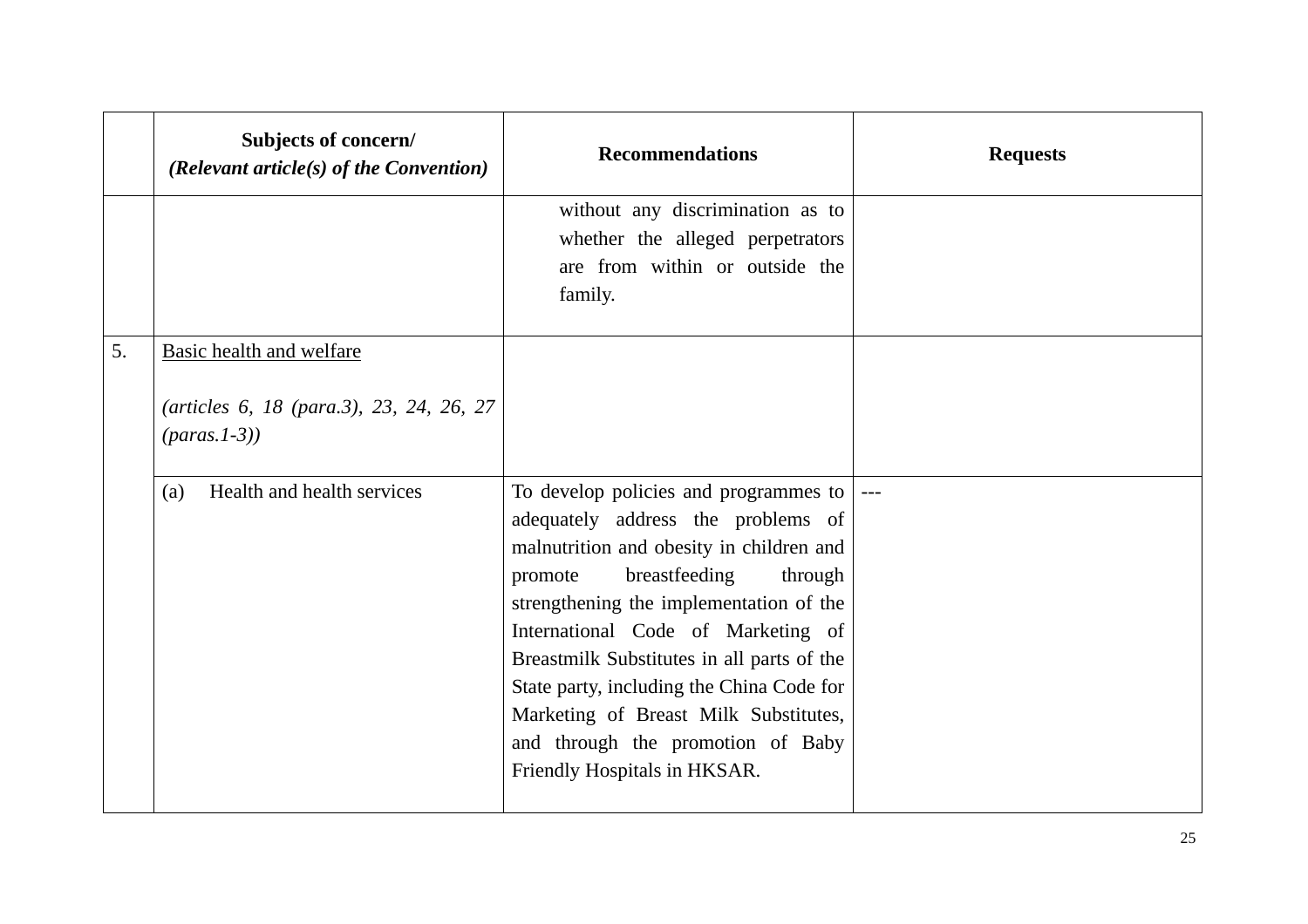| Subjects of concern/<br>(Relevant article(s) of the Convention)                                                                | <b>Recommendations</b>                                                                                                                                                    | <b>Requests</b> |
|--------------------------------------------------------------------------------------------------------------------------------|---------------------------------------------------------------------------------------------------------------------------------------------------------------------------|-----------------|
| There is a lack of information on<br>(b)<br>incidence<br>high<br>of<br>teenage<br>abortions<br>pregnancies and<br>in<br>HKSAR. | (a)<br>To<br>attention<br>close<br>pay<br>to<br>adolescent health and the provision<br>of appropriate adolescent health<br>services;                                      | $---$           |
|                                                                                                                                | strengthen the efforts<br>(b)<br>To<br>to<br>adolescent<br>health,<br>promote<br>including sexual and reproductive<br>health education in schools; and                    |                 |
|                                                                                                                                | introduce<br><b>To</b><br>school<br>health<br>(c)<br>services, including youth-sensitive<br>and confidential counselling and<br>care.                                     |                 |
| Mental health<br>(c)                                                                                                           | To continue strengthening the efforts to<br>prevent youth suicide.                                                                                                        |                 |
| <b>HIV/AIDS</b><br>(d)                                                                                                         | To strengthen the efforts to prevent the $\vert$<br>spread of HIV/AIDS in the Mainland<br>and the Special Administrative Regions<br>and continue to raise awareness about | $  -$           |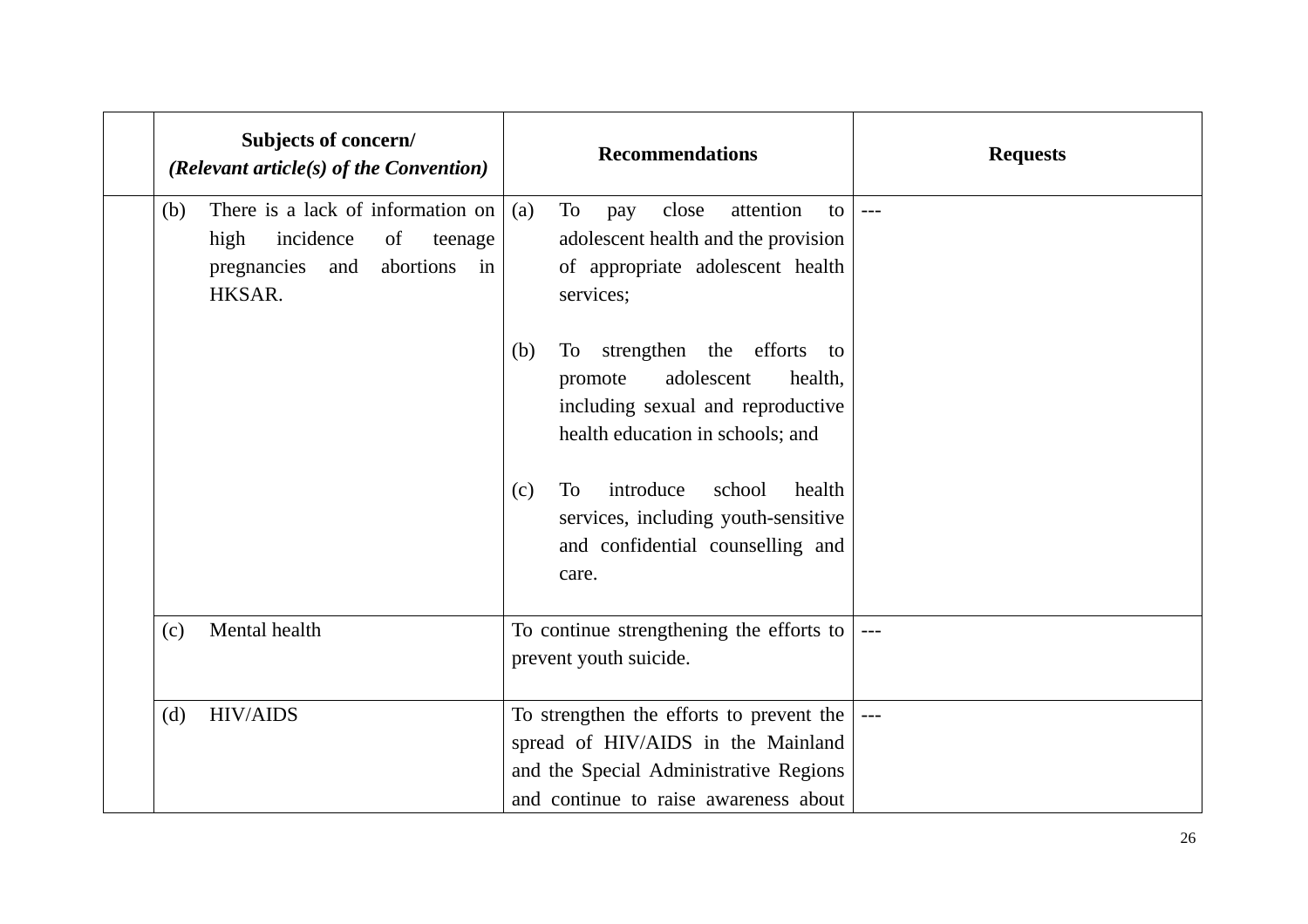|    | Subjects of concern/<br>(Relevant article(s) of the Convention)                                                                                                                                                                                                                         | <b>Recommendations</b>                                                                                                                                                                                                                                                    | <b>Requests</b> |
|----|-----------------------------------------------------------------------------------------------------------------------------------------------------------------------------------------------------------------------------------------------------------------------------------------|---------------------------------------------------------------------------------------------------------------------------------------------------------------------------------------------------------------------------------------------------------------------------|-----------------|
|    |                                                                                                                                                                                                                                                                                         | <b>HIV/AIDS</b><br>adolescents<br>among<br>particularly among those belonging to<br>vulnerable groups.                                                                                                                                                                    |                 |
|    | Child<br>(e)<br>poverty<br>exists<br>among<br>vulnerable populations such as the<br>unemployed,<br>immigrants<br>and<br>single parent families, and there is<br>a lack of an established poverty<br>line which hinders the formulation<br>of appropriate policies to combat<br>poverty. | To establish a poverty line and develop<br>appropriate policies to combat child<br>poverty which address the problem of<br>widening income disparities while<br>expanding access to social welfare<br>benefits to all vulnerable populations<br>including new immigrants. |                 |
| 7. | Education, leisure and cultural activities<br>$(\text{articles } 28, 29 \text{ and } 31)$                                                                                                                                                                                               |                                                                                                                                                                                                                                                                           |                 |
|    | Concerns about drop out rates in<br>(a)<br>secondary schools, the competitive<br>nature of the school system and                                                                                                                                                                        | To develop programmes aimed at  <br>(a)<br>addressing the drop out rates in<br>secondary education;                                                                                                                                                                       | $---$           |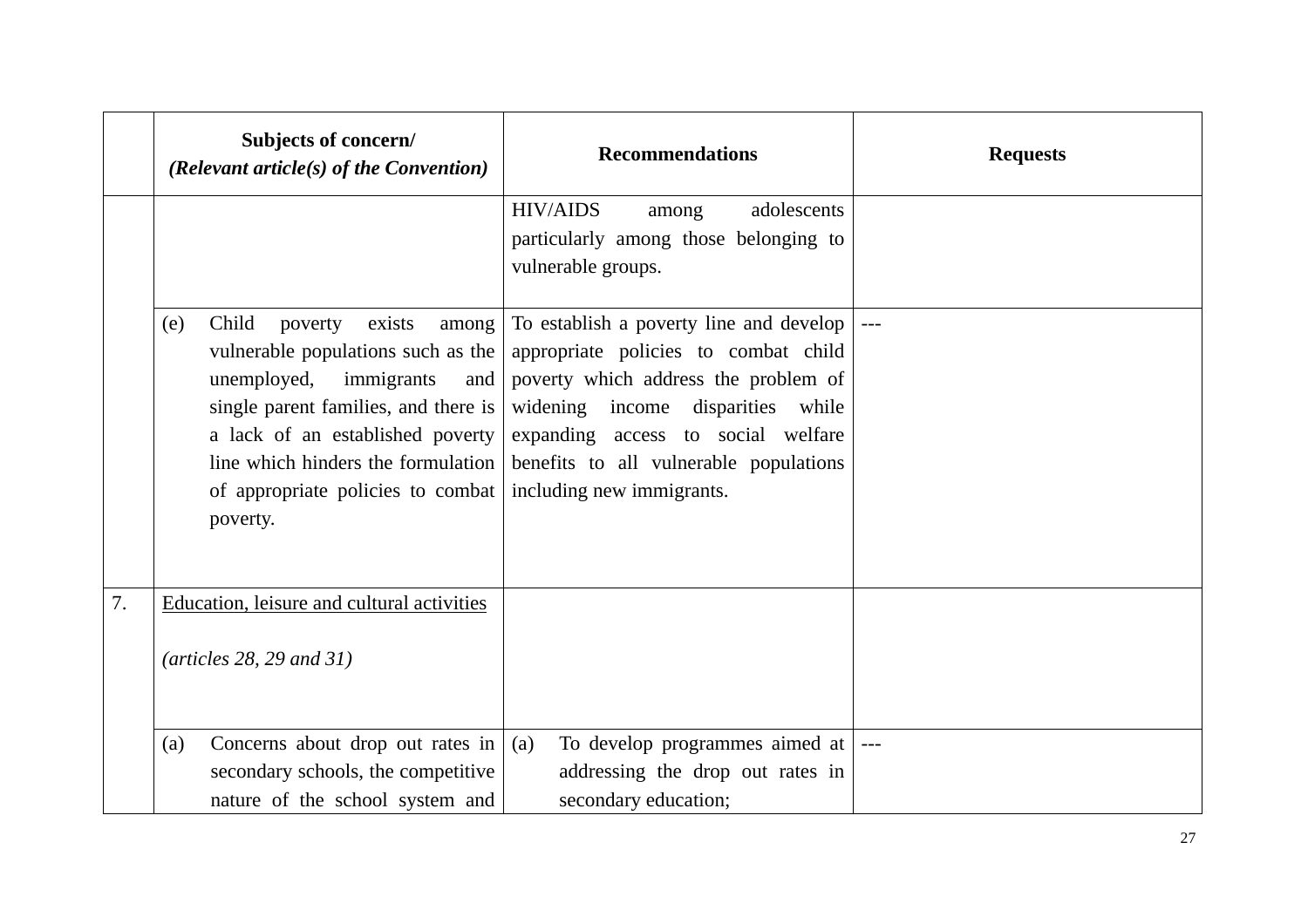|    | Subjects of concern/<br>(Relevant article(s) of the Convention)                   | <b>Recommendations</b>                                                                                                                                                                                                                  | <b>Requests</b> |
|----|-----------------------------------------------------------------------------------|-----------------------------------------------------------------------------------------------------------------------------------------------------------------------------------------------------------------------------------------|-----------------|
|    | bullying in schools.                                                              | To further strengthen existing<br>(b)<br>programmes aimed at addressing<br>violence in schools, including with<br>the participation of students<br>themselves; and                                                                      |                 |
|    |                                                                                   | enhance<br>quality<br>To<br>the<br>(c)<br>of<br>education in a manner that seeks to<br>reduce the competitiveness of the<br>education system and promote<br>active learning capacities and the<br>right of a child to play and leisure. |                 |
| 8. | Special protection measures<br>(articles 22, 38, 39, 40, 37 (b)-(d),<br>$32 - 36$ |                                                                                                                                                                                                                                         |                 |
|    | Refugee<br>children<br>and<br>(a)<br>undocumented migrant children                | To amend legislation and regulations to<br>ensure that all refugees, asylum-seeking<br>are not guaranteed access to or undocumented migrant children in                                                                                 | $---$           |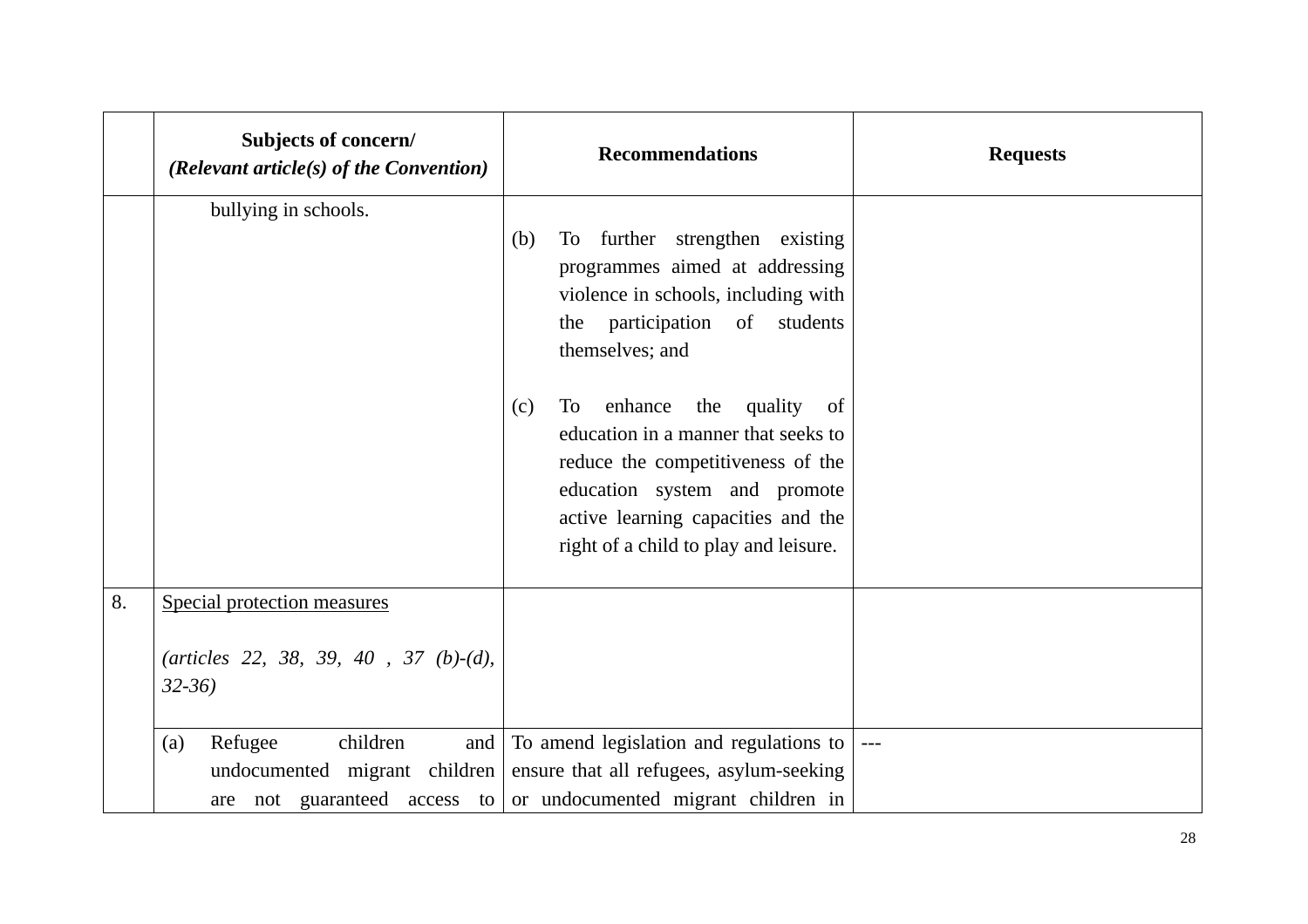| Subjects of concern/<br>(Relevant article(s) of the Convention) |                                                                                                                                                                                                                            |            | <b>Recommendations</b>                                                                                                                                                                                                                               | <b>Requests</b> |
|-----------------------------------------------------------------|----------------------------------------------------------------------------------------------------------------------------------------------------------------------------------------------------------------------------|------------|------------------------------------------------------------------------------------------------------------------------------------------------------------------------------------------------------------------------------------------------------|-----------------|
|                                                                 | education.                                                                                                                                                                                                                 |            | HKSAR are able to attend school<br>without undue delays.                                                                                                                                                                                             |                 |
| (b)                                                             | There is an absence of any data or<br>reported cases of child prostitution<br>in HKSAR and the application of<br>the Optional Protocol on the sale<br>of children, child prostitution and<br>child pornography has not yet | (a)<br>(b) | To further develop and enhance<br>systems of early prevention of<br>exploitation<br>sexual<br>and<br>trafficking;<br>To further strengthen the efforts to                                                                                            |                 |
|                                                                 | been extended to HKSAR.                                                                                                                                                                                                    |            | identify and investigate trafficking<br>cases, to improve understanding<br>of the issues of trafficking and<br>that<br>perpetrators<br>ensure<br>are<br>prosecuted;                                                                                  |                 |
|                                                                 |                                                                                                                                                                                                                            | (c)        | develop<br>To<br>and<br>adopt<br>$\mathbf a$<br>comprehensive policy to prevent<br>and combat sexual exploitation<br>trafficking in children,<br>and<br>including the root causes and<br>actors that place children at risk of<br>such exploitation; |                 |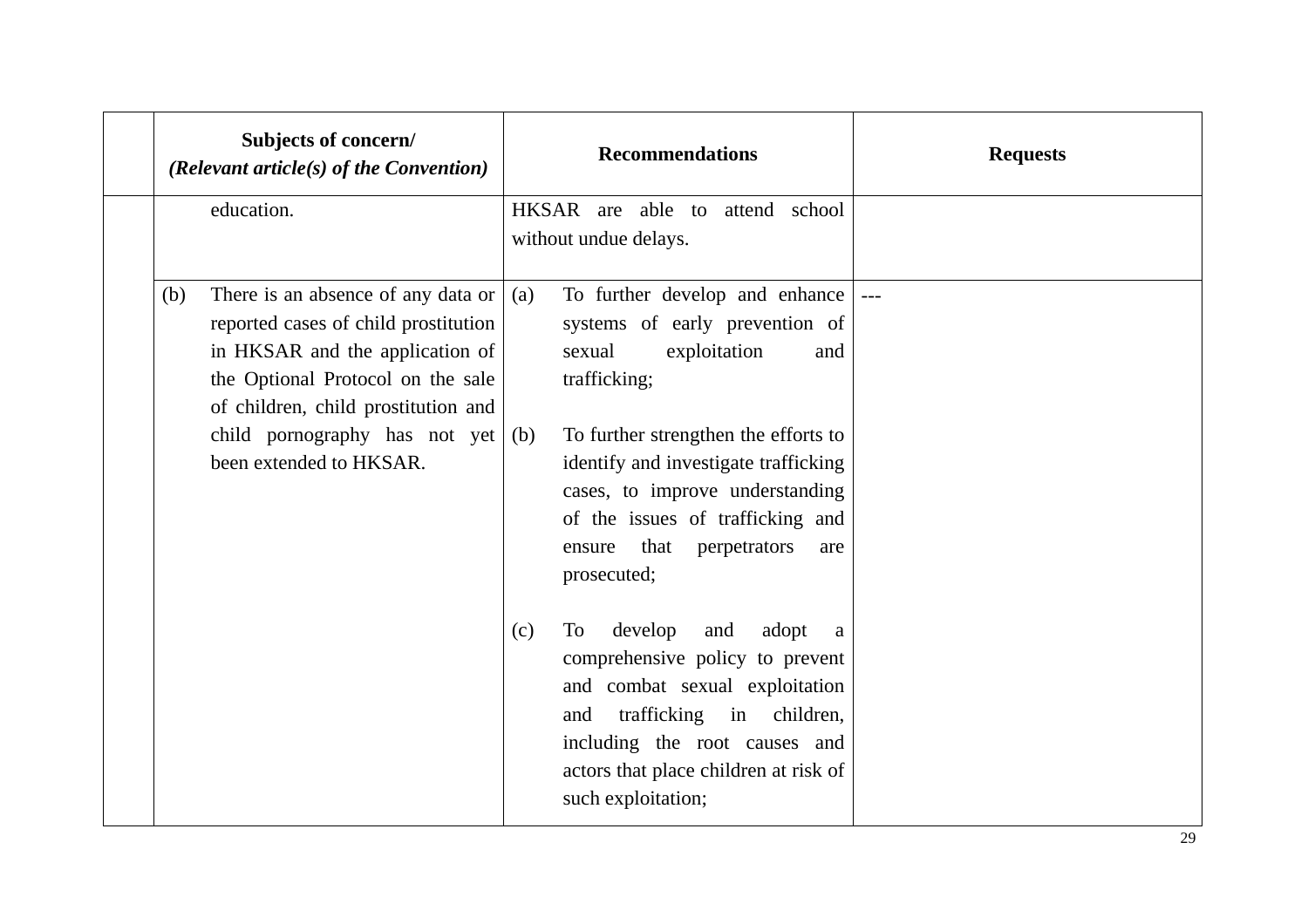| Subjects of concern/<br>(Relevant article(s) of the Convention)              |     | <b>Recommendations</b>                                                                                                                                                                                                                                                                                                                                          | <b>Requests</b> |
|------------------------------------------------------------------------------|-----|-----------------------------------------------------------------------------------------------------------------------------------------------------------------------------------------------------------------------------------------------------------------------------------------------------------------------------------------------------------------|-----------------|
|                                                                              | (d) | To provide adequate programmes<br>of assistance and reintegration for<br>sexually<br>exploited<br>and/or<br>trafficked children in accordance<br>with the Declaration and Agenda<br>Action and<br>the<br>Global<br>for<br>Commitment adopted at the 1996<br>2001<br>World Congresses<br>and<br>Commercial<br>against<br>Sexual<br>Exploitation of Children; and |                 |
|                                                                              | (e) | To ratify the Protocol to Prevent,<br>Suppress and Punish Trafficking<br>in Persons, Especially Women and<br>Children,<br>supplementing<br>the<br>United<br><b>Nations</b><br>Convention<br>against Transnational Organized<br>Crime (2000).                                                                                                                    |                 |
| The age of criminal responsibility<br>(c)<br>of ten is too low, and children | (a) | To raise the minimum age of<br>criminal<br>responsibility<br>to<br>an                                                                                                                                                                                                                                                                                           | $---$           |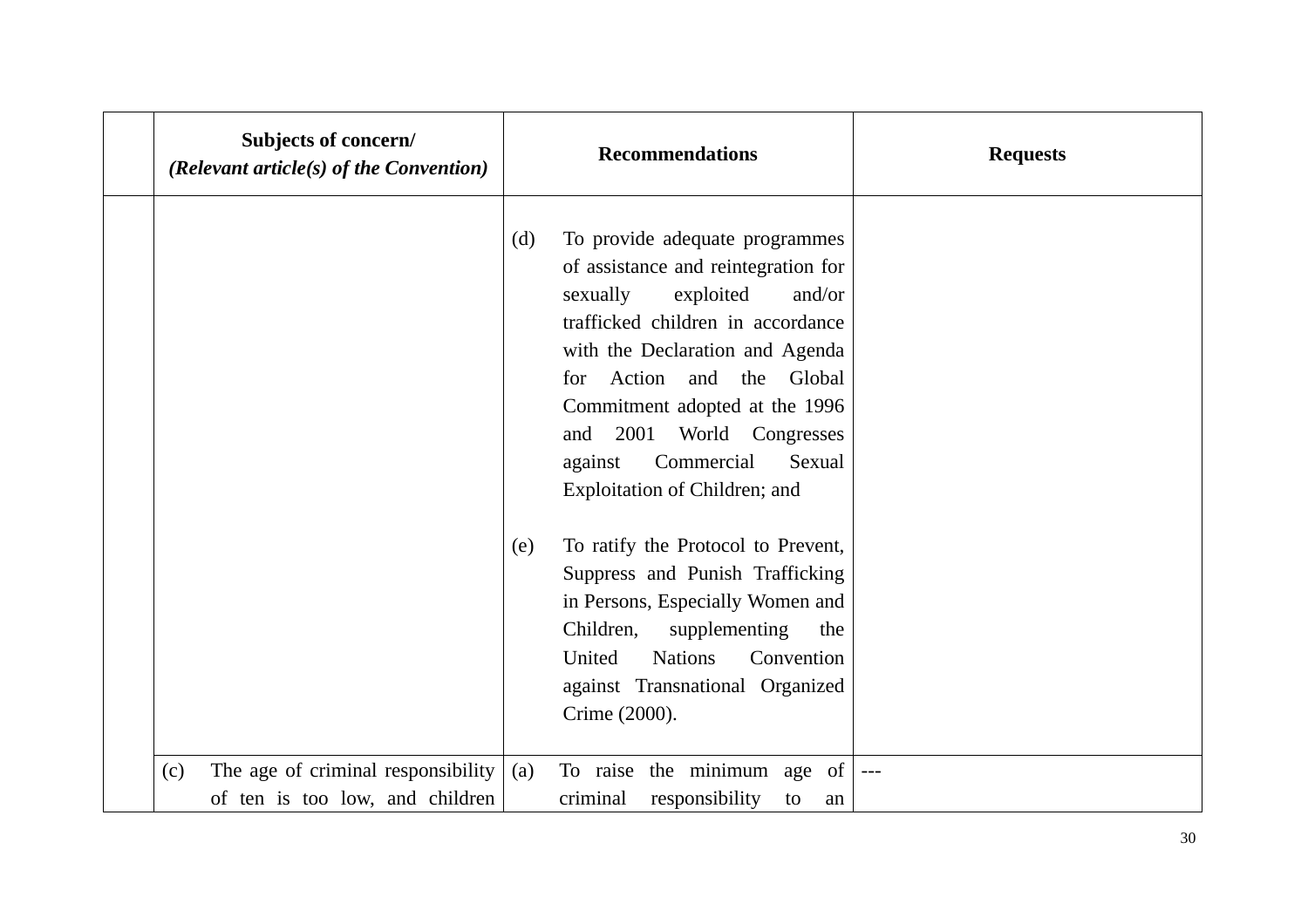| Subjects of concern/<br>(Relevant article(s) of the Convention)        |     | <b>Recommendations</b>                                                                                                                                                                                                                                             | <b>Requests</b> |
|------------------------------------------------------------------------|-----|--------------------------------------------------------------------------------------------------------------------------------------------------------------------------------------------------------------------------------------------------------------------|-----------------|
| between the ages of 16 and 18 are<br>not accorded consistently special |     | internationally acceptable level;                                                                                                                                                                                                                                  |                 |
| protection when coming into<br>conflict with the law.                  | (b) | To abolish life sentences for<br>persons who have committed<br>offences while under the age of 18;                                                                                                                                                                 |                 |
|                                                                        | (c) | To ensure that all children under<br>the age of 18 are accorded<br>consistently special protection<br>when coming into conflict with the<br>law, and that their cases are heard<br>in specialized juvenile courts by<br>appropriately trained magistrates,<br>and; |                 |
|                                                                        | (d) | To ensure that deprivation of<br>liberty is always used as a last<br>resort, and strengthen and expand<br>for<br>possibilities<br>alternative<br>sentencing, such as mediation,<br>probation, community service or<br>suspended sentences.                         |                 |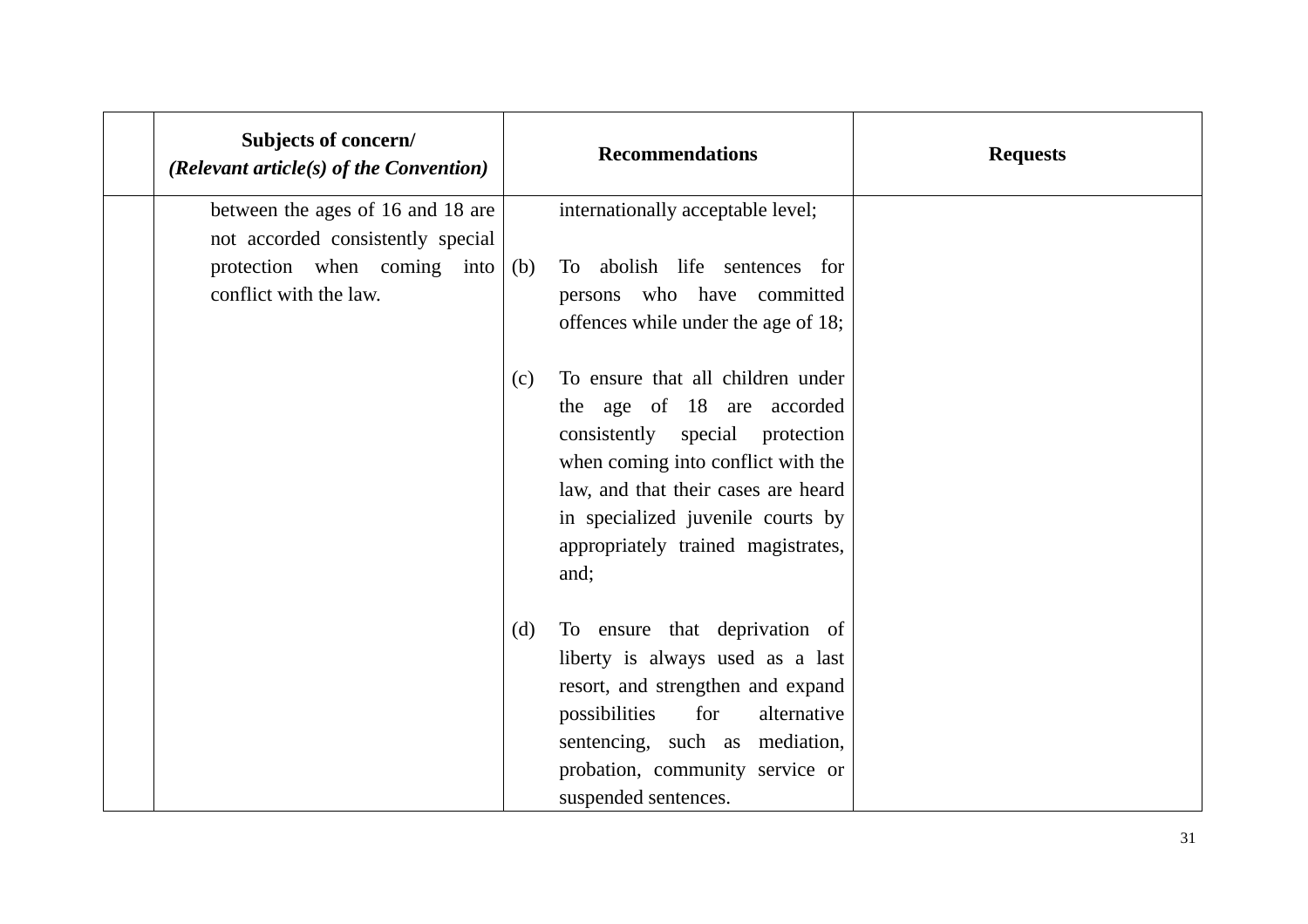- 1. The Committee on the Rights of the Child considered the second periodic report of China (including HKSAR) on 19 and 20 September 2005 and adopted the above concluding observations on 30 September 2005.
- 2.The next periodic report is due for submission by 31 March 2009.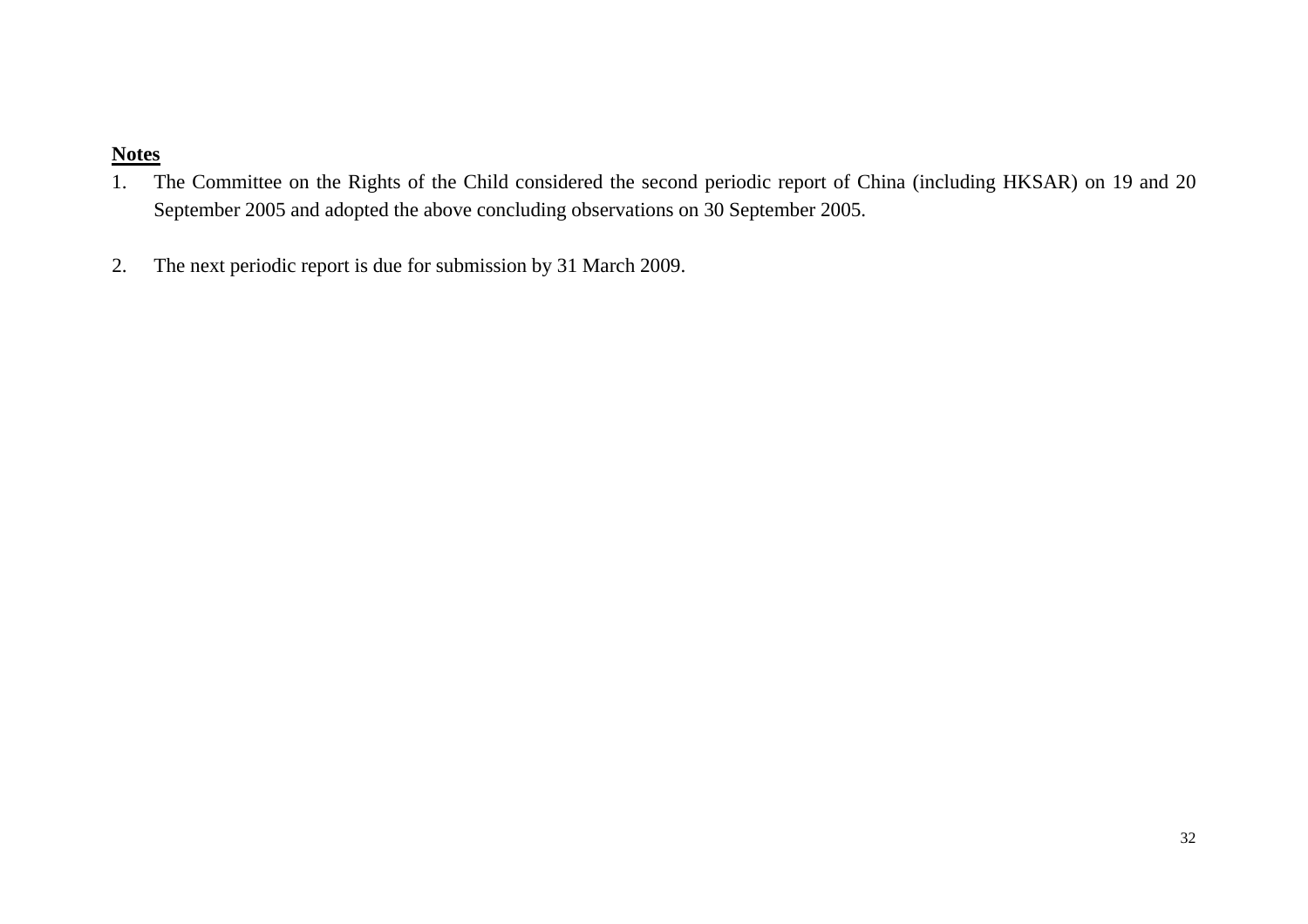|    | Subjects of concern/<br>(Relevant article(s) of the Covenant) |  |  |     | <b>Recommendations</b>                                                                                                                                                                                                                                                                                                                            | <b>Requests</b> |
|----|---------------------------------------------------------------|--|--|-----|---------------------------------------------------------------------------------------------------------------------------------------------------------------------------------------------------------------------------------------------------------------------------------------------------------------------------------------------------|-----------------|
| 1. | The prosecution rate of domestic<br>violence is low.          |  |  | (a) | To strengthen the efforts<br>in<br>combating all forms of violence<br>including<br>against<br>women,<br>domestic violence;                                                                                                                                                                                                                        | $---$           |
|    |                                                               |  |  | (b) | To enhance women's access to<br>justice, including by ensuring an<br>effective response to complaints<br>and carrying out more proactive<br>investigations of complaints, and<br>improve gender-sensitivity training<br>for judicial and law enforcement<br>officials and health and social<br>workers<br>violence<br>against<br>on<br>women; and |                 |
|    |                                                               |  |  | (c) | To allocate sufficient resources to<br>combat all forms of violence<br>including<br>against<br>women,<br>domestic violence, and provide                                                                                                                                                                                                           |                 |

# **VI. Covenant on the Elimination of All Forms of Discrimination against Women (CEDAW)**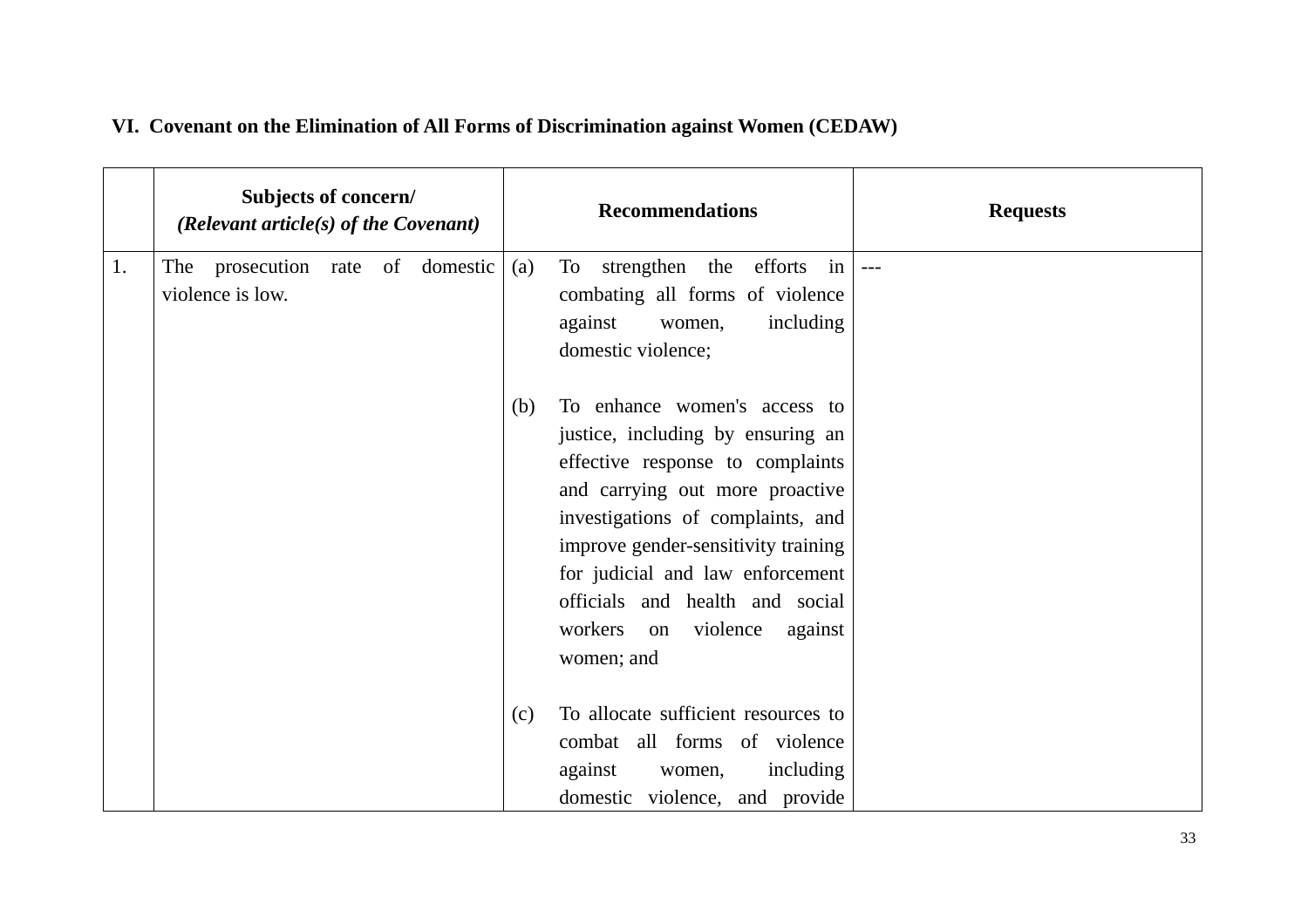|    | Subjects of concern/<br>(Relevant article $(s)$ of the Covenant)                                                                                                                    | <b>Recommendations</b>                                                                                                                                                                                                                                                        | <b>Requests</b> |
|----|-------------------------------------------------------------------------------------------------------------------------------------------------------------------------------------|-------------------------------------------------------------------------------------------------------------------------------------------------------------------------------------------------------------------------------------------------------------------------------|-----------------|
|    |                                                                                                                                                                                     | details about budget allocation in<br>its next periodic report.                                                                                                                                                                                                               |                 |
|    |                                                                                                                                                                                     | To re-establish the Hong Kong<br>(d)<br>rape crisis centres so as to ensure<br>that victims of sexual violence<br>receive specific attention and<br>counselling in full anonymity.                                                                                            |                 |
| 2. | Only<br>indigenous<br>but<br>men,<br>not<br>indigenous women, are entitled under<br>the Small House Policy to apply for a<br>permit to build a residence in the New<br>Territories. | To repeal all discriminatory provisions<br>from the Small House Policy and ensure<br>that indigenous women have the same<br>rights and access to property<br>as<br>indigenous men.                                                                                            |                 |
| 3. | The level of political representation of<br>women, including in the functional<br>constituencies is low.<br>$(\textit{article } 4 \text{ (para. } 1))$                              | To take temporary special measures in $\vert$ ---<br>accordance with article 4, paragraph 1,<br>of the Convention and the Committee's<br>general recommendation 25 so as to<br>increase women's representation in<br>politics, including in the functional<br>constituencies. |                 |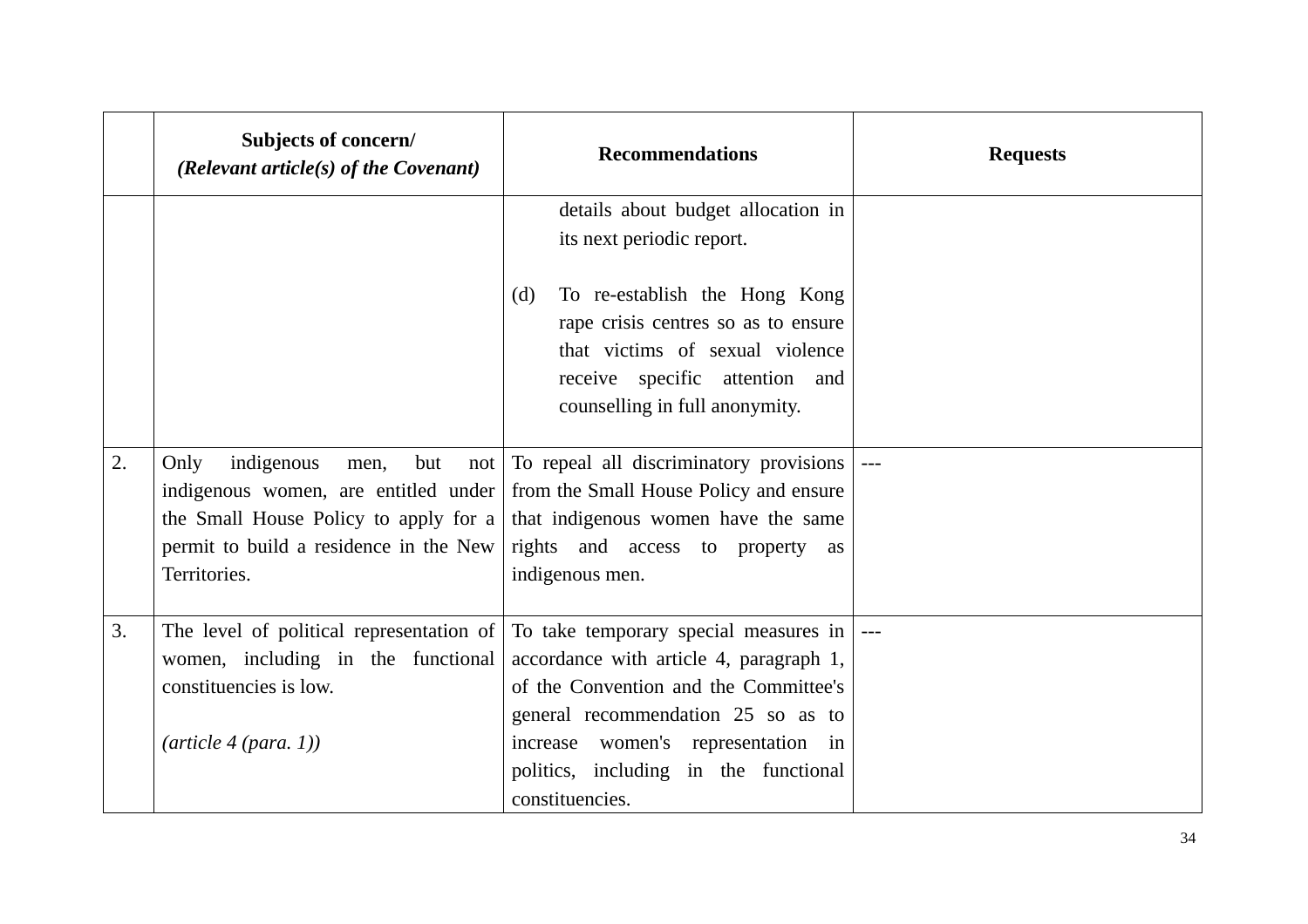| Subjects of concern/<br>(Relevant article $(s)$ of the Covenant) | <b>Recommendations</b>                                                                                                                   | <b>Requests</b> |
|------------------------------------------------------------------|------------------------------------------------------------------------------------------------------------------------------------------|-----------------|
|                                                                  | The<br>Committee's<br>(Note:<br>general<br>recommendation 25 is reproduced below                                                         |                 |
|                                                                  | "The Committee encourages the State<br>party to take sustained measures,                                                                 |                 |
|                                                                  | including temporary special measures,<br>such as the establishment of adequate                                                           |                 |
|                                                                  | numerical goals and targets, and<br>timetables, so as to progress more<br>expeditiously towards women's full and                         |                 |
|                                                                  | equal representation in elected and<br>appointed bodies in all areas of public<br>life, from the local to the national levels,           |                 |
|                                                                  | and in all branches of Government,<br>including in the country's foreign                                                                 |                 |
|                                                                  | service. The Committee recommends<br>that the State party conduct training<br>programmes on leadership<br>and                            |                 |
|                                                                  | negotiation skills for current and future<br>women leaders. It further urges the<br>undertake<br><i>State</i><br>$\mathfrak{c}$<br>party |                 |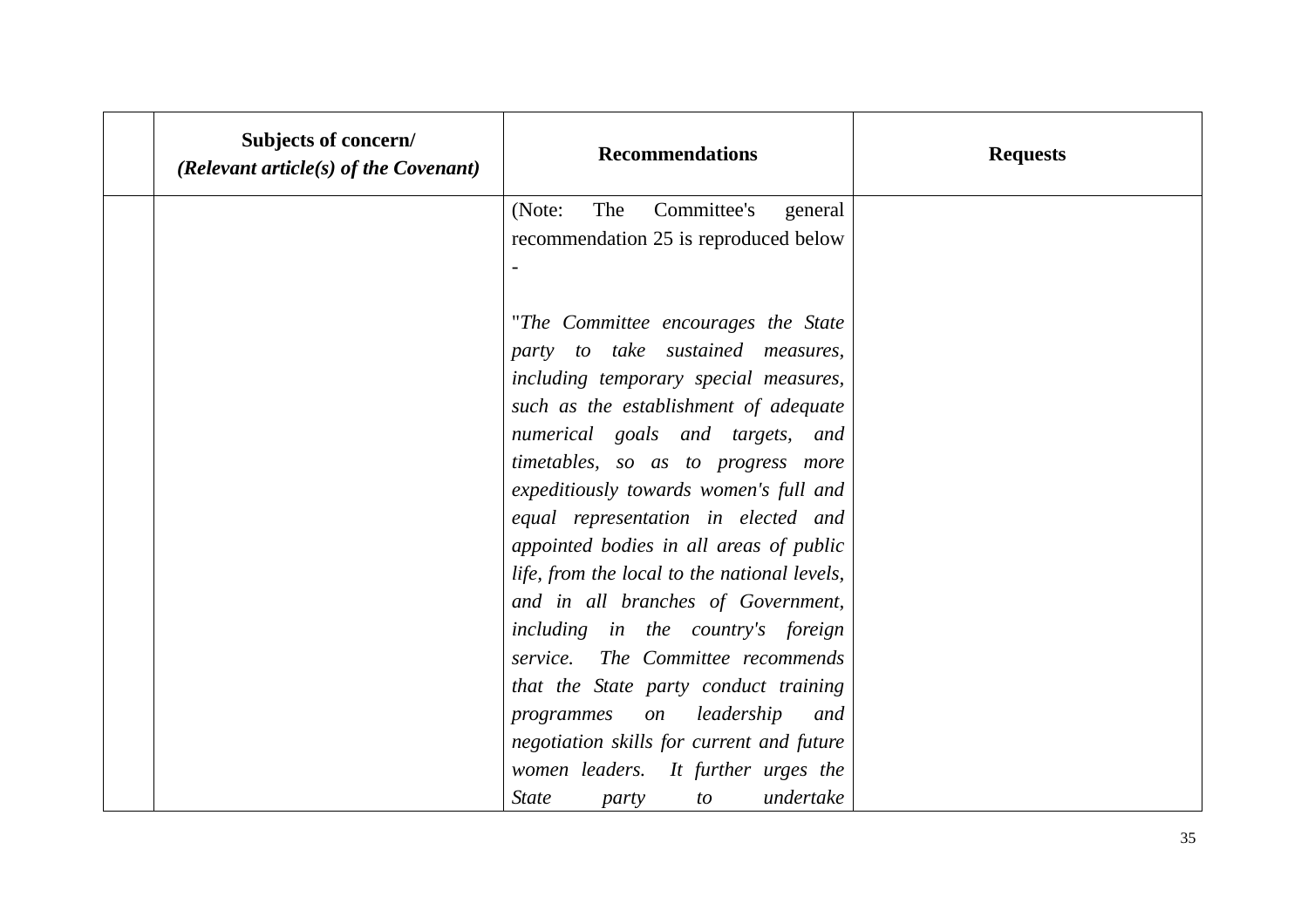|    | Subjects of concern/<br>(Relevant article(s) of the Covenant)                                                                                                                                                                                                                                                                                                                                                                                                                                                                                                                      |            | <b>Recommendations</b>                                                                                                                                                                                                                                                                                                                                                                                                                                                            | <b>Requests</b> |
|----|------------------------------------------------------------------------------------------------------------------------------------------------------------------------------------------------------------------------------------------------------------------------------------------------------------------------------------------------------------------------------------------------------------------------------------------------------------------------------------------------------------------------------------------------------------------------------------|------------|-----------------------------------------------------------------------------------------------------------------------------------------------------------------------------------------------------------------------------------------------------------------------------------------------------------------------------------------------------------------------------------------------------------------------------------------------------------------------------------|-----------------|
|    |                                                                                                                                                                                                                                                                                                                                                                                                                                                                                                                                                                                    | $\sigma f$ | awareness-raising about the importance<br>women's<br>participation<br>in<br>decision-making processes at all levels<br>of society."                                                                                                                                                                                                                                                                                                                                               |                 |
| 4. | Concerns about the situation of female<br>foreign domestic workers who may be<br>subject to double discrimination on the<br>basis of their sex and ethnic background,<br>the "two-week rule" that may push<br>foreign domestic workers to accept new<br>employment which may have unfair or<br>abusive terms and conditions in order to<br>be able to stay in HKSAR, and reports<br>about abuse perpetrated by employment $\vert$ (b)<br>agencies against domestic workers, such<br>as lower wages, fewer holidays and<br>longer working hours than what are<br>prescribed by law. | (a)        | To ensure that female foreign<br>domestic<br>workers<br>are<br>not<br>discriminated<br>against<br>their<br>employers or subject to abuse and<br>violence, repeal the "two-week<br>rule" and implement a more<br>flexible policy regarding foreign<br>domestic workers;<br>To strengthen its control of<br>employment agencies and provide<br>migrant workers with easily<br>accessible avenues of redress<br>against abuse by employers and<br>permit them to stay in the country |                 |
|    |                                                                                                                                                                                                                                                                                                                                                                                                                                                                                                                                                                                    |            | while seeking redress; and                                                                                                                                                                                                                                                                                                                                                                                                                                                        |                 |